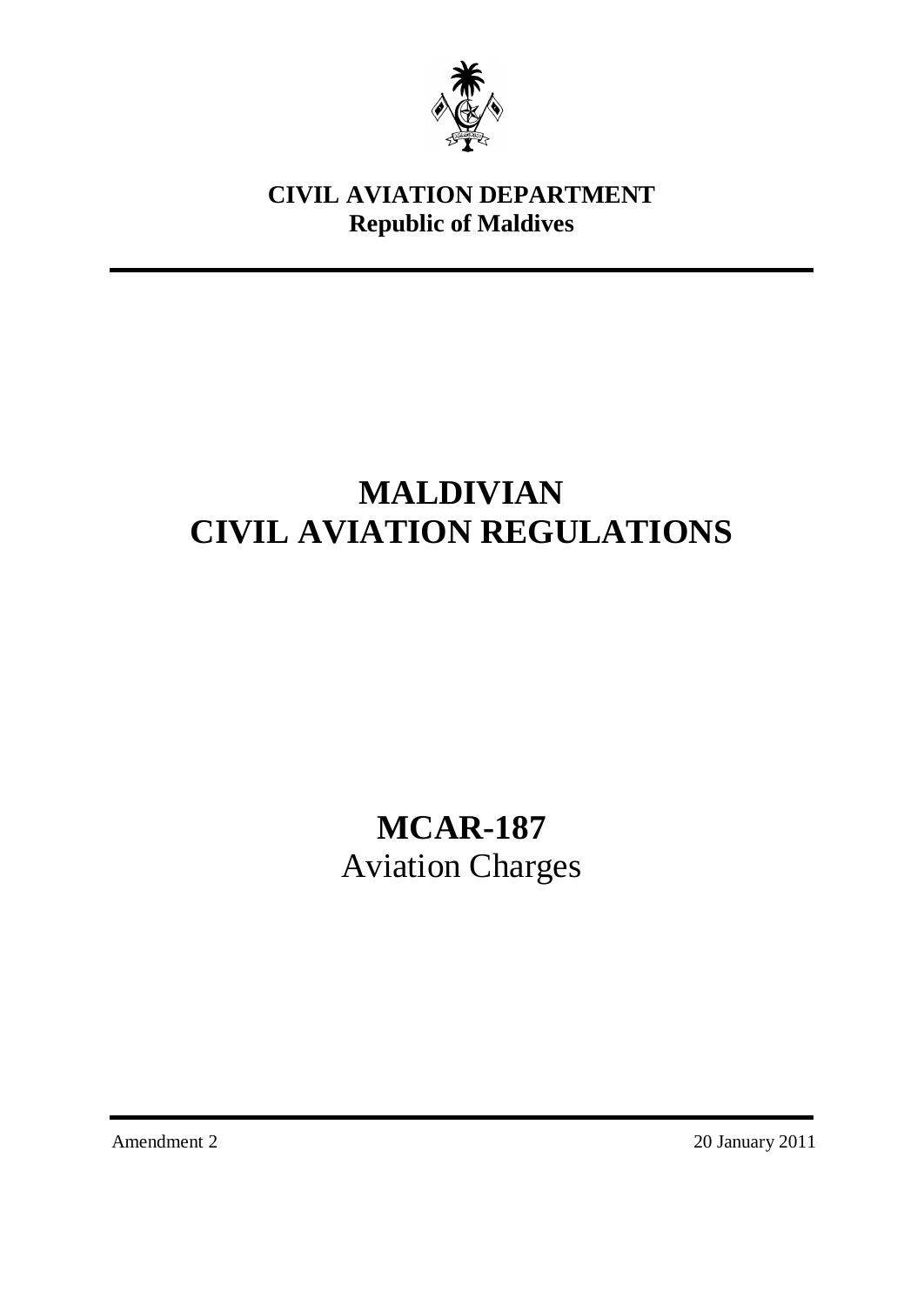# **I. LIST OF AMENDMENTS**

| <b>Amendment</b><br>No.: | <b>Section</b><br>and Page<br><b>No.:</b>                   | <b>Issue</b><br>date: | <b>Date</b><br><b>Inserted:</b> | <b>Inserted</b><br>By: | <b>Date</b><br><b>Removed:</b> | <b>Removed</b><br>By: |
|--------------------------|-------------------------------------------------------------|-----------------------|---------------------------------|------------------------|--------------------------------|-----------------------|
| <b>Initial Issue</b>     | All                                                         | $01 - 9 - 07$         | $01 - 9 - 07$                   | CAD                    |                                |                       |
| Amendment 1              | $1-1, 1-2,$<br>$1-5, 1-7,$<br>$1 - 11$                      | 28-06-09              | 28-06-09                        | CAD                    |                                |                       |
| Amendment 2              | $1-1, 1-5,$<br>$1-7, 1-8,$<br>$1-10, 1-14,$<br>$1-16, 1-20$ | $20 - 01 - 11$        | $20 - 01 - 11$                  | CAD                    |                                |                       |
|                          |                                                             |                       |                                 |                        |                                |                       |
|                          |                                                             |                       |                                 |                        |                                |                       |
|                          |                                                             |                       |                                 |                        |                                |                       |
|                          |                                                             |                       |                                 |                        |                                |                       |
|                          |                                                             |                       |                                 |                        |                                |                       |
|                          |                                                             |                       |                                 |                        |                                |                       |
|                          |                                                             |                       |                                 |                        |                                |                       |
|                          |                                                             |                       |                                 |                        |                                |                       |
|                          |                                                             |                       |                                 |                        |                                |                       |
|                          |                                                             |                       |                                 |                        |                                |                       |
|                          |                                                             |                       |                                 |                        |                                |                       |
|                          |                                                             |                       |                                 |                        |                                |                       |
|                          |                                                             |                       |                                 |                        |                                |                       |
|                          |                                                             |                       |                                 |                        |                                |                       |
|                          |                                                             |                       |                                 |                        |                                |                       |
|                          |                                                             |                       |                                 |                        |                                |                       |
|                          |                                                             |                       |                                 |                        |                                |                       |
|                          |                                                             |                       |                                 |                        |                                |                       |
|                          |                                                             |                       |                                 |                        |                                |                       |
|                          |                                                             |                       |                                 |                        |                                |                       |
|                          |                                                             |                       |                                 |                        |                                |                       |
|                          |                                                             |                       |                                 |                        |                                |                       |
|                          |                                                             |                       |                                 |                        |                                |                       |
|                          |                                                             |                       |                                 |                        |                                |                       |
|                          |                                                             |                       |                                 |                        |                                |                       |
|                          |                                                             |                       |                                 |                        |                                |                       |
|                          |                                                             |                       |                                 |                        |                                |                       |
|                          |                                                             |                       |                                 |                        |                                |                       |
|                          |                                                             |                       |                                 |                        |                                |                       |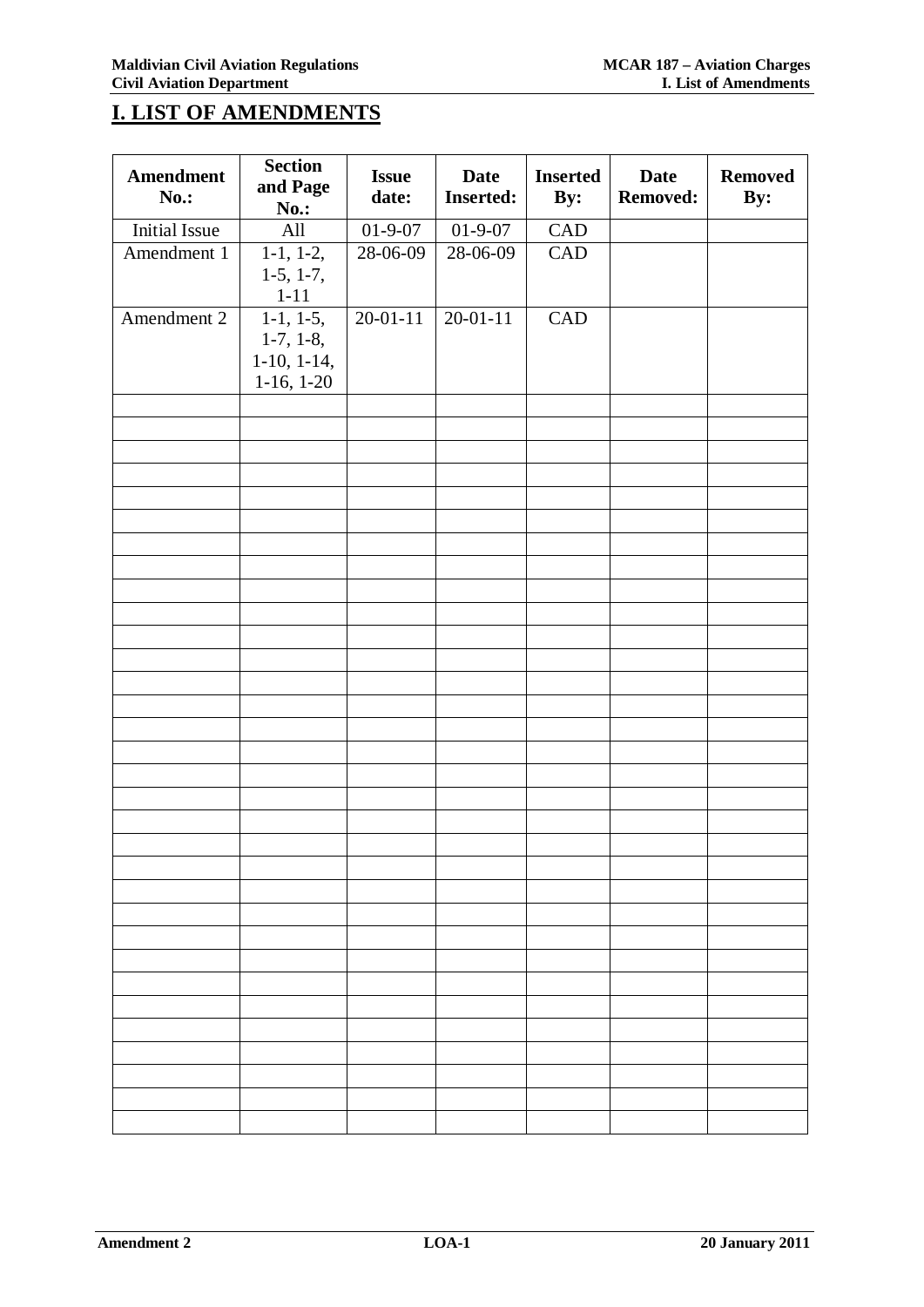# **II. LIST OF EFFECTIVE PAGES**

| <b>Section</b>            | Page     | <b>Amendment No.</b> | Date              |
|---------------------------|----------|----------------------|-------------------|
| <b>List of Amendments</b> | $LOA-1$  | Amendment 2          | 20 January 2011   |
| List of Effective Pages   | $LEP-1$  | Amendment 2          | 20 January 2011   |
| Table of Contents         | TOC-1    | Amendment 2          | 20 January 2011   |
| Regulation                | $1-1$    | Amendment 2          | 20 January 2011   |
|                           | $1 - 2$  | Amendment 1          | 28 June 2009      |
|                           | $1 - 3$  | <b>Initial Issue</b> | 01 September 2007 |
|                           | $1-4$    | <b>Initial Issue</b> | 01 September 2007 |
|                           | $1 - 5$  | Amendment 2          | 20 January 2011   |
|                           | $1-6$    | <b>Initial Issue</b> | 01 September 2007 |
|                           | $1 - 7$  | Amendment 2          | 20 January 2011   |
|                           | $1 - 8$  | Amendment 2          | 20 January 2011   |
|                           | $1-9$    | <b>Initial Issue</b> | 01 September 2007 |
|                           | $1 - 10$ | Amendment 2          | 20 January 2011   |
|                           | $1 - 11$ | <b>Initial Issue</b> | 01 September 2007 |
|                           | $1 - 12$ | <b>Initial Issue</b> | 01 September 2007 |
|                           | $1 - 13$ | <b>Initial Issue</b> | 01 September 2007 |
|                           | $1 - 14$ | Amendment 2          | 20 January 2011   |
|                           | $1 - 15$ | <b>Initial Issue</b> | 01 September 2007 |
|                           | $1 - 16$ | Amendment 2          | 20 January 2011   |
|                           | $1 - 17$ | <b>Initial Issue</b> | 01 September 2007 |
|                           | $1 - 18$ | <b>Initial Issue</b> | 01 September 2007 |
|                           | $1 - 19$ | <b>Initial Issue</b> | 01 September 2007 |
|                           | $1 - 20$ | Amendment 2          | 20 January 2011   |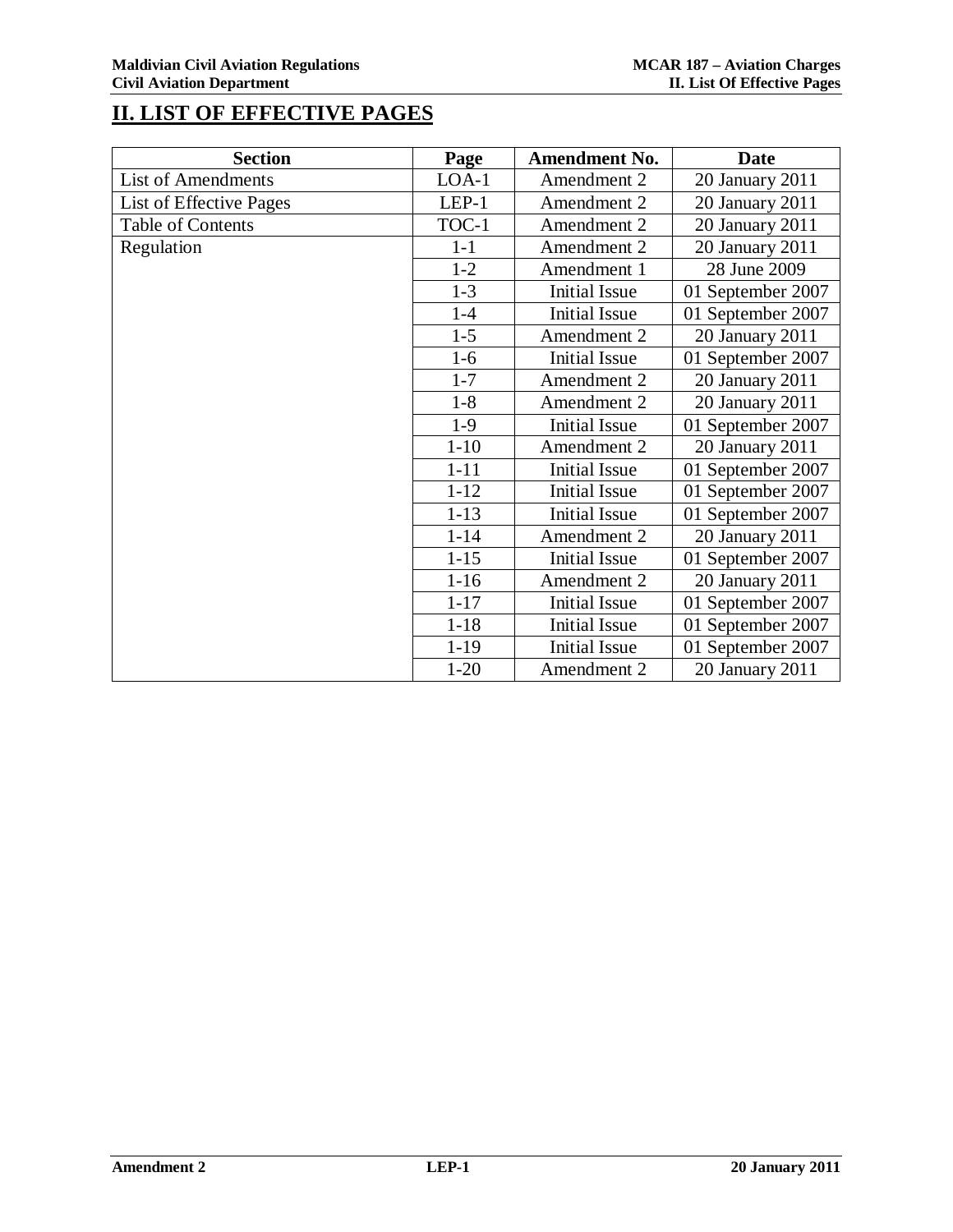# **III.TABLE OF CONTENTS**

### **I. LIST OF AMENDMENTS**

#### **II. LIST OF EFFECTIVE PAGES**

### **III. TABLE OF CONTENTS**

| 187.01 | <b>Effectivity</b>        |
|--------|---------------------------|
| 187.05 | <b>Scope</b>              |
| 187.10 | <b>Definitions</b>        |
| 187.15 | <b>Payment of charges</b> |
| 187.20 | <b>Refunds</b>            |

**Appendix 1**

- **1 Air Operator Certification**
- **2 Aircraft registration and registration of aircraft mortgages**
- **3 Personnel licensing**
- **4 Airworthiness**
- **5 Aerodrome licensing**
- **6 Air traffic services**
- **7 Air transport**
- **8 Subscriptions to publications**
- **9 Exemption from Regulations**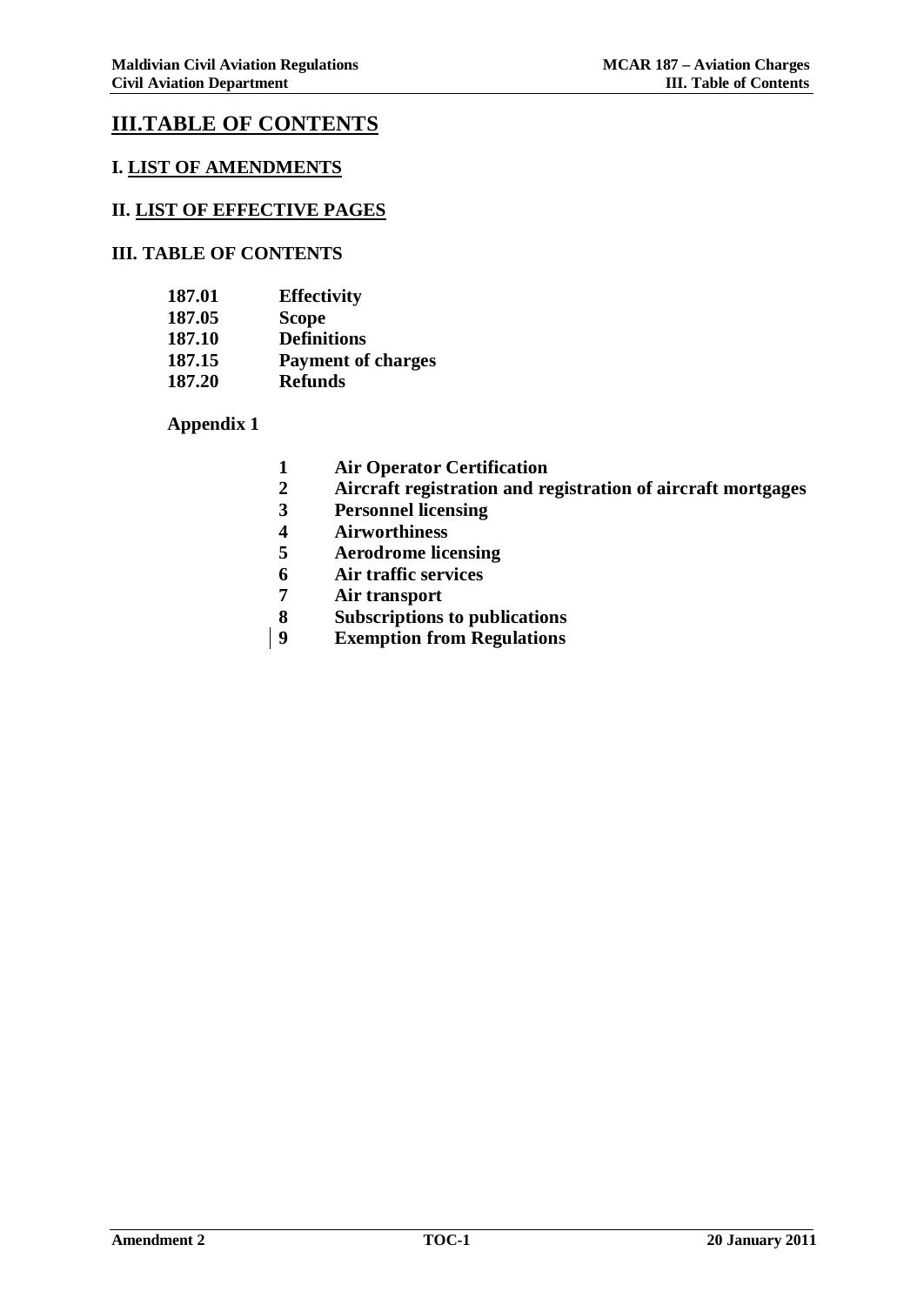### **MCAR-187.01 Effectivity**

This regulation shall enter into force on 1 January 2008

The charges specified in Para 5.3.2 of Appendix 1 shall apply to international aerodromes from 1 January 2009.

The amendments to MCAR 187 shall be effective upon promulgation.

Note: Air Safety Circular AW 06, titled 'Aviation Charges' will be valid till 31 December 2007.

### **MCAR-187.05 Scope**

This regulation specifies the services provided by CAD for which charges are due, the amount of those charges and the way in which they are to be paid.

### **MCAR-187.10 Definitions**

For the purpose of this regulation, the following definitions shall apply:

- (a) 'applicant' means any natural or legal person requesting to benefit from a service provided by CAD, including the issue, maintenance or amendment of a certificate/licence/approval.
- (b) 'charges' means the amounts levied by CAD and payable by applicants for services provided by CAD.
- (c) 'passenger movement' means either a passenger arriving at an aerodrome on a flight for the purpose of public transport of passengers; or a passenger departing from an aerodrome on a flight for the purpose of public transport of passengers; but does not include a passenger 'in transit'.
- (d) 'travel costs' means the transport costs, the costs of accommodation and meals, the incidental expenses and the travel allowances paid to staff in accordance with the rates established by the government of the Republic of Maldives.

# **MCAR-187.15 Payment of charges**

- (a) The charges shown in Appendix 1 shall be payable by the applicant.
- (b) The applicant shall ensure that CAD is paid the full amount due. Possible bank charges related to the payment shall be paid by the applicant.
- (c) Unless otherwise agreed between CAD and the applicant, the charges shall be levied before the service is provided.
- (d) The specified annual charges shall be payable by the applicant on or before  $31<sup>st</sup>$  March each year during which the certificate/licence/approval remains in force or under suspension. Annual charges are not payable in the year during which the certificate/licence/approval was initially granted.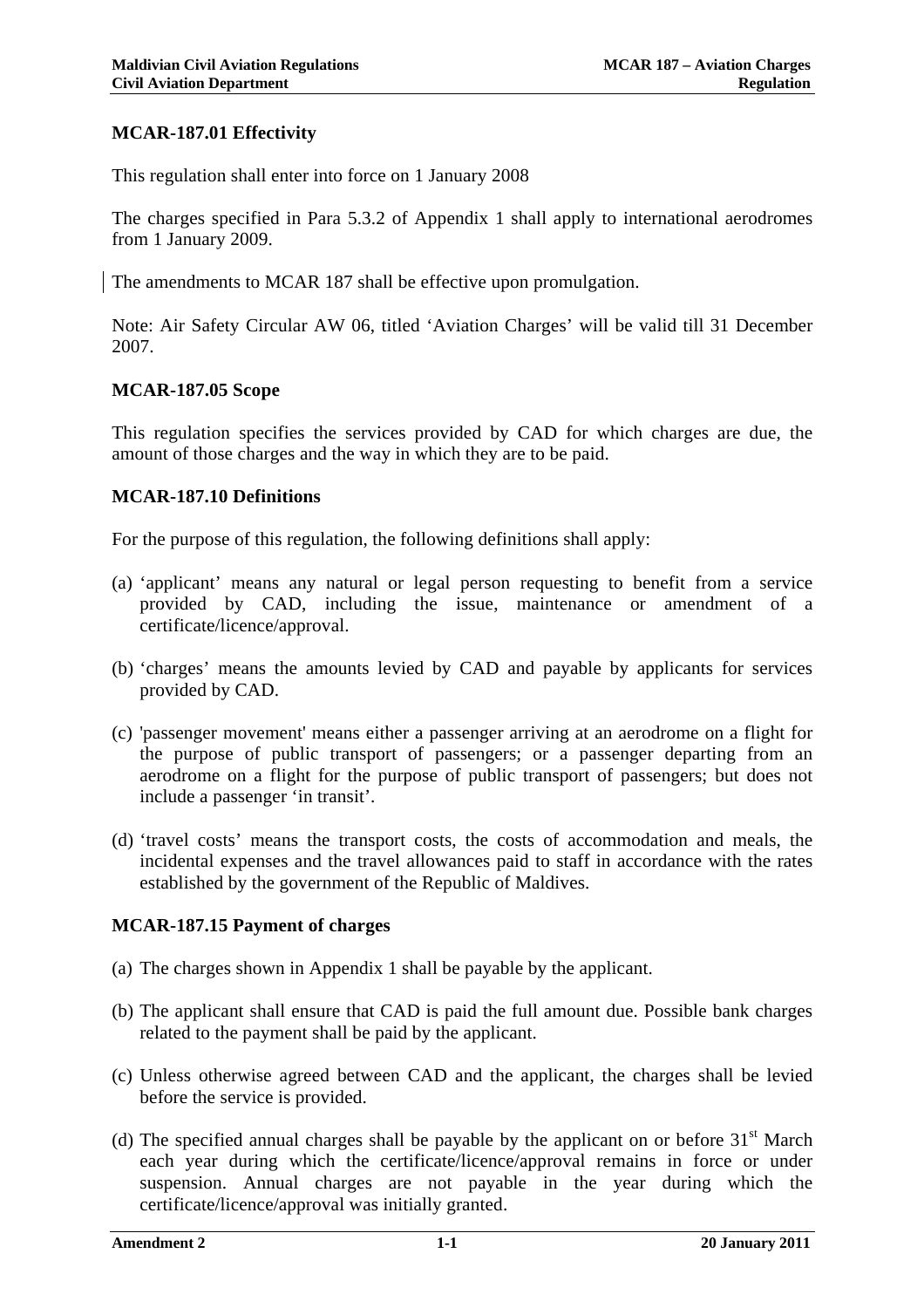- (e) Where, in connection with any function in respect of which a charge is specified, a staff ofCAD or any other person(s) appointed to act on behalfofCAD is required to travel to locations other than in which he/she is normally stationed or to outside of the Maldives, the applicant shall pay, in addition to the appropriate charge specified in Appendix l, <sup>a</sup> charge of such amount as may be decided by CAD having regard to the rates established by the Government of Maldives for travel costs incurred by government employees in carrying out official duties. This includes but not limited to initial and subsequent audits.
- (f) Each approved organisation shall be completely reviewed for compliance, at periods not exceeding 24 months.
- (g) CAD may offer documents and information, for which a charge has been specified, free ofcharge on its website.
- (h) In the event of non-payment, CAD may suspend or revoke the relevant certificate/licence/approval after having given warning to the applicant.

### MCAR-187.20 Refunds

- (a) lf, after a first check, CAD decides not to accept an application, any charges already paid shall be returned to the applicant.
- (b) Upon the applicant making an appeal against CAD for the rejection of an application, the charge shall be refunded in those cases where the appeal results in a revocation of <sup>a</sup> decision of the CAD.
- (c) The applicant shall not be entitled to any refunds related to the application unless in accordance with the above provisions.
- (d) Refunds in accordance with the above provisions by CAD may take up to three months.

For the Civil Aviation Department Hussain Jaleel DEPUTY DIRECTOR GENERAL

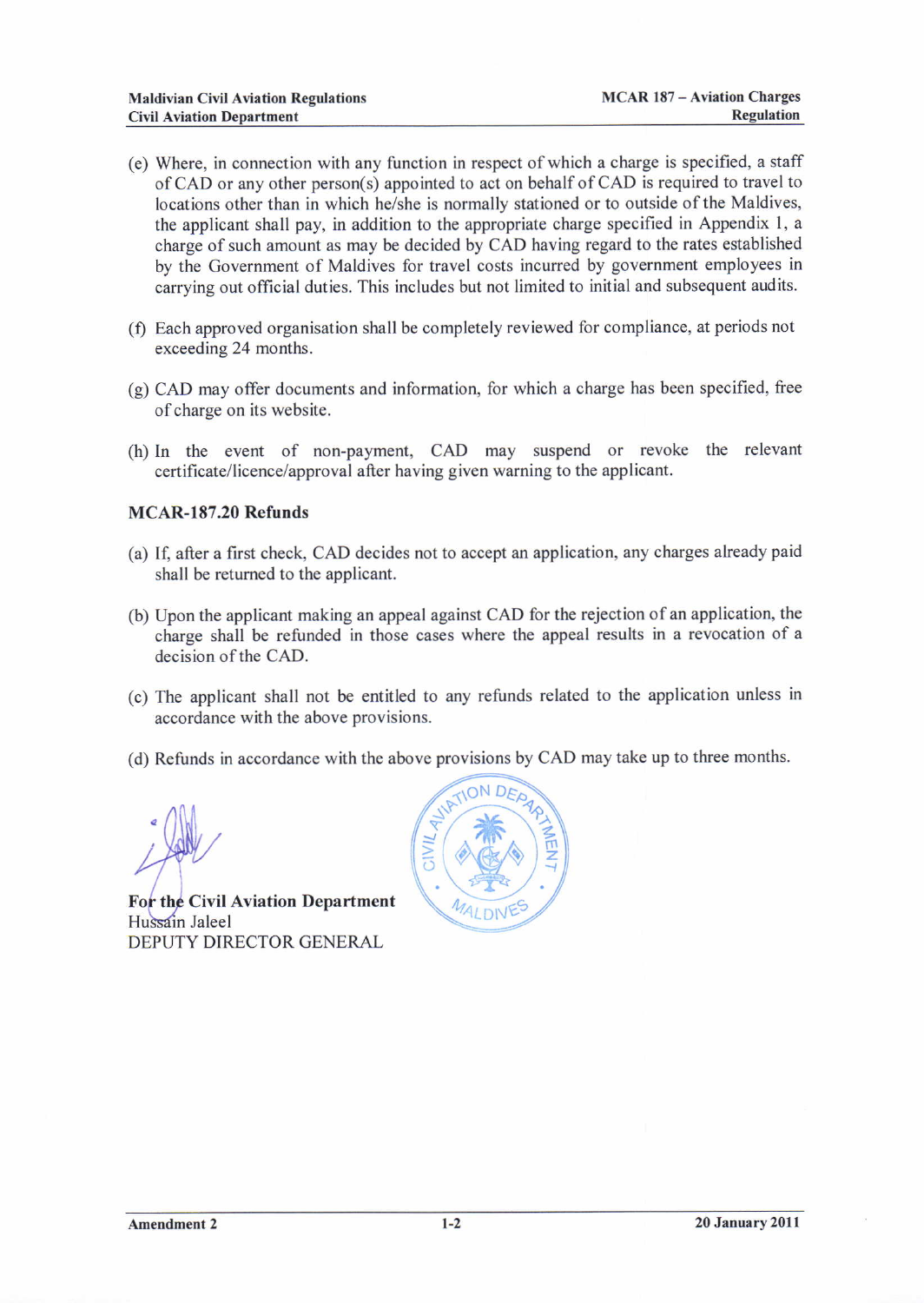# **Appendix 1**

### **1. Air Operator Certification**

1.1 Grant of an Air Operator's Certificate (AOC)

Upon making an application for the grant of an AOC, the applicant shall pay:

(the charge is payable for the heaviest aircraft type in the applicant's application)

| (a) | for aircraft where the MTWA does not exceed 5700 kg, a<br>charge of                         | MRf 15,000  |
|-----|---------------------------------------------------------------------------------------------|-------------|
| (b) | for aircraft where the MTWA exceeds 5700 kg but does<br>not exceed 40,000 kg, a charge of   | MRf 30,000  |
| (c) | for aircraft where the MTWA exceeds 40,000 kg but does<br>not exceed 80,000 kg, a charge of | MRf 60,000  |
| (d) | for aircraft where the MTWA exceeds 80,000 kg, a charge<br>of                               | MRf 100,000 |

### 1.2 Variation of an AOC

Upon making an application for the variation of an AOC, the applicant shall pay: (the charge is payable for the heaviest aircraft type in the applicant's application)

| (a) | for aircraft where the MTWA does not exceed 5700 kg, a<br>charge of                         | MRf 9,000  |
|-----|---------------------------------------------------------------------------------------------|------------|
| (b) | for aircraft where the MTWA exceeds 5700 kg but does<br>not exceed 40,000 kg, a charge of   | MRf 18,000 |
| (c) | for aircraft where the MTWA exceeds 40,000 kg but does<br>not exceed 80,000 kg, a charge of | MRf 36,000 |
| (d) | for aircraft where the MTWA exceeds 80,000 kg, a charge<br>οf                               | MRf 60,000 |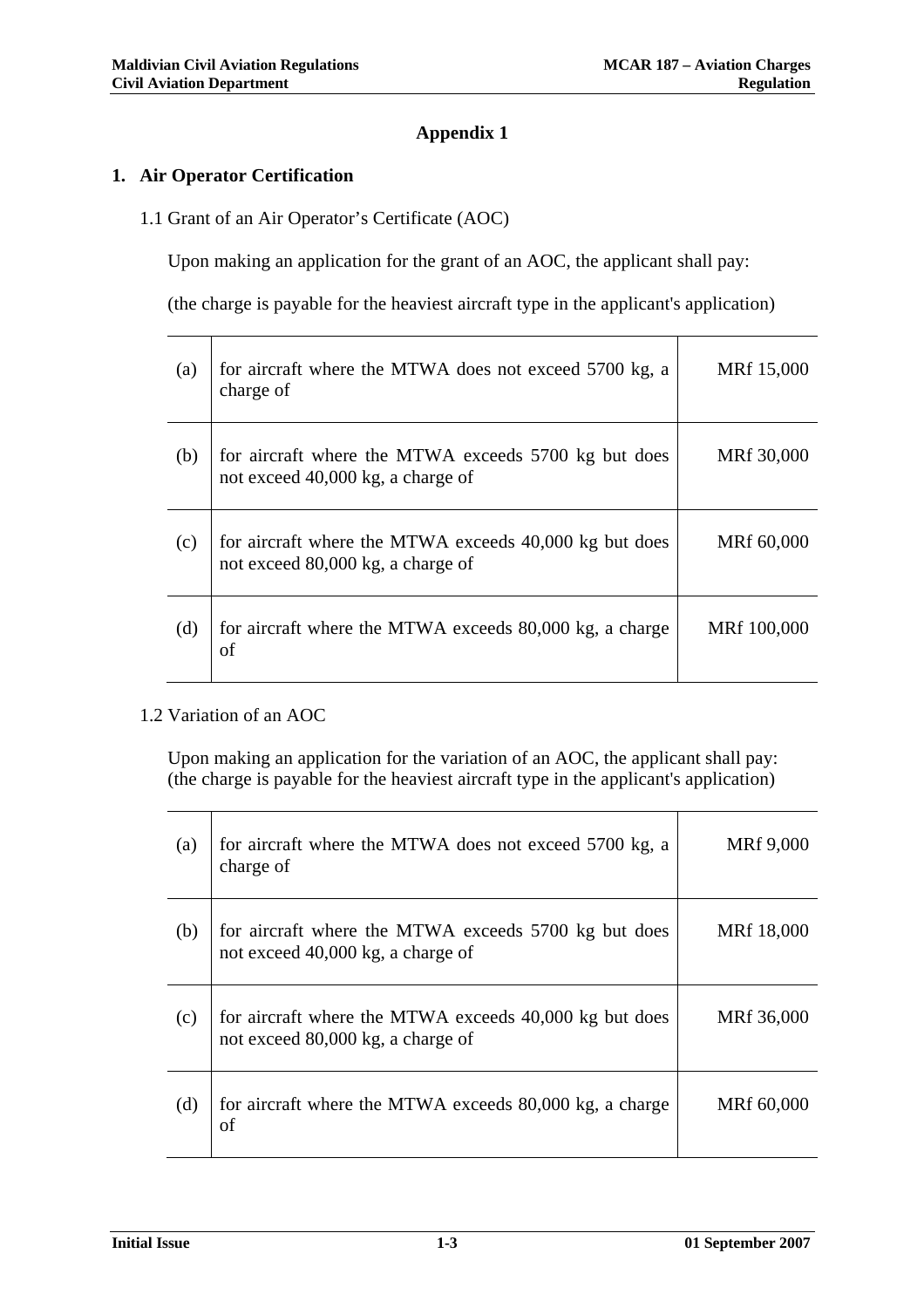1.3 AOC annual charges

# 1.3.1 Fixed annual charge

The holder of an AOC shall pay an annual charge in accordance with the following:

(the charge is payable for the heaviest aircraft type specified in the AOC)

| (a) | for aircraft where the MTWA does not exceed 5700<br>kg, a charge of                         | MRf 12,000 |
|-----|---------------------------------------------------------------------------------------------|------------|
| (b) | for aircraft where the MTWA exceeds 5700 kg but<br>does not exceed 40,000 kg, a charge of   | MRf 20,000 |
| (c) | for aircraft where the MTWA exceeds 40,000 kg<br>but does not exceed 80,000 kg, a charge of | MRf 35,000 |
| (d) | for aircraft where the MTWA exceeds 80,000 kg, a<br>charge of                               | MRf 55,000 |

### 1.3.2 Variable charge

The holder of an AOC shall pay in addition to a fixed annual charge, a variable charge in accordance with the following:

| (a) | for each aircraft in the AOC where the MTWA does<br>not exceed 5700 kg, a charge of                            | MRf 3,000  |
|-----|----------------------------------------------------------------------------------------------------------------|------------|
| (b) | for each aircraft in the AOC where the MTWA<br>exceeds 5700 kg but does not exceed 40,000 kg, a<br>charge of   | MRf 6,000  |
| (c) | for each aircraft in the AOC where the MTWA<br>exceeds 40,000 kg but does not exceed 80,000 kg, a<br>charge of | MRf 12,000 |
| (d) | for each aircraft in the AOC where the MTWA<br>exceeds 80,000 kg, a charge of                                  | MRf 25,000 |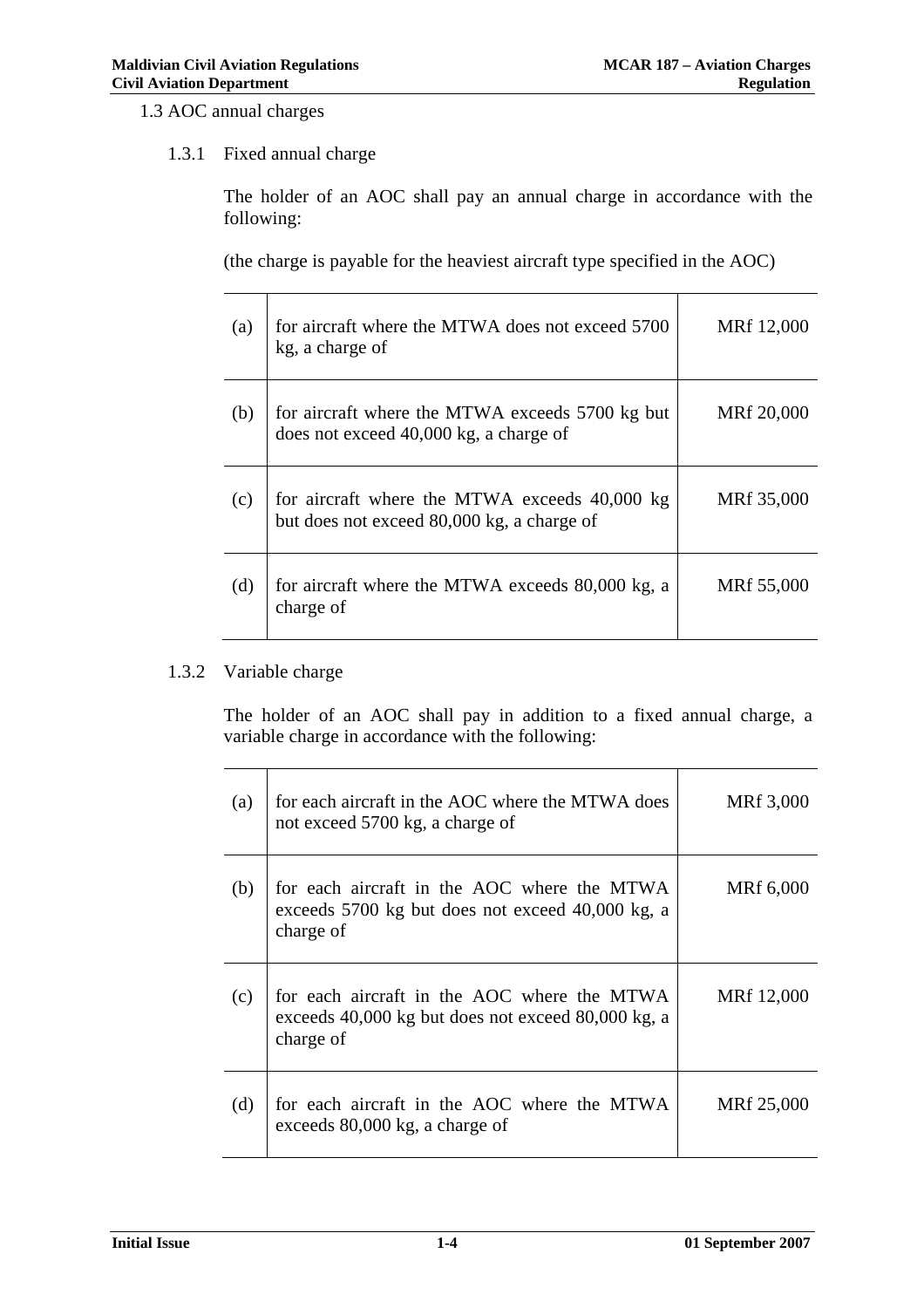1.4 Aircraft leasing

### 1.4.1 Dry leasing

| applicant shall pay a charge of | Upon making an application for a foreign registered<br>aircraft to be operated by the holder of an AOC, the | MRf 5,000 |
|---------------------------------|-------------------------------------------------------------------------------------------------------------|-----------|
|---------------------------------|-------------------------------------------------------------------------------------------------------------|-----------|

# 1.4.2 Wet / Damp leasing

# 1.5 Extended Twin Engine Operations (ETOPS)

1.5.1 When an application is made for the grant of a Permission under MCAR-OPS 1.246, the applicant shall pay in respect of each aircraft type applied for, a charge as specified below:

| (a) | for first type included in application, a charge of              | MRf 50,000 |
|-----|------------------------------------------------------------------|------------|
| (b) | for each additional type included in application, a<br>charge of | MRf 25,000 |

# **2. Aircraft registration and registration of aircraft mortgages**

# 2.1 Aircraft registration

Upon making an application for the grant of a Certificate of Registration of an aircraft, the applicant shall pay a charge in accordance with the following:

| (a) | for aircraft having a MTWA not exceeding 15,000 kg | MRf 1,400 |
|-----|----------------------------------------------------|-----------|
| (b) | for aircraft having a MTWA exceeding 15,000 kg     | MRf 3,000 |

# 2.2 Registration of aircraft mortgages

| (a) | for an aircraft having a MTWA not exceeding 5,700 kg, a | MRf 3,000 |
|-----|---------------------------------------------------------|-----------|
|     | charge of                                               |           |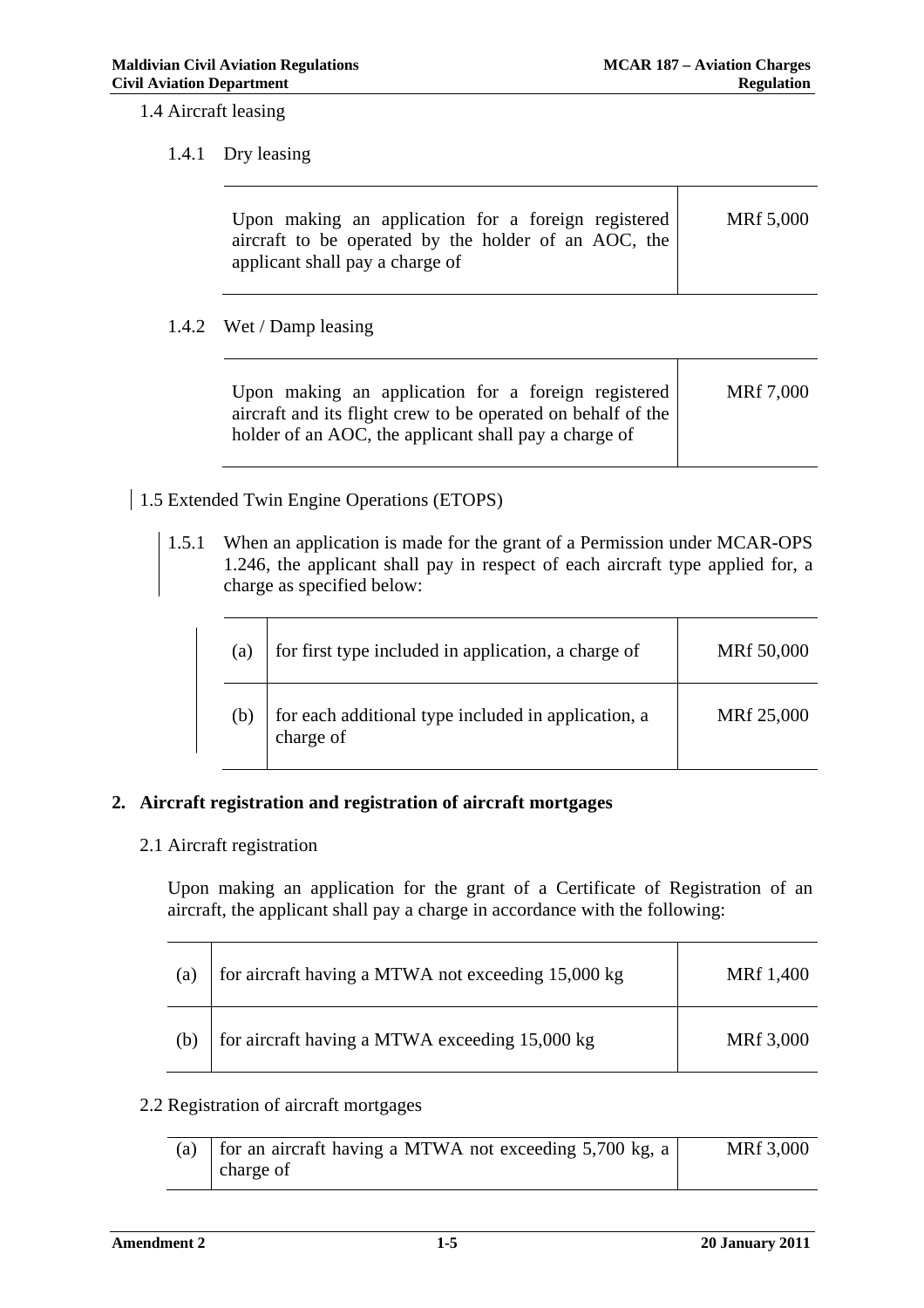| (b) | for an aircraft having a MTWA exceeding 5,700 kg but not<br>exceeding 15,000 kg, a charge of  | MRf 6,000  |
|-----|-----------------------------------------------------------------------------------------------|------------|
| (c) | for an aircraft having a MTWA exceeding 15,000 kg but<br>not exceeding 50,000 kg, a charge of | MRf 10,000 |
| (d) | for an aircraft having a MTWA exceeding 50,000 kg, a<br>charge of                             | MRf 18,000 |

# **3. Personnel licensing**

- 3.1 Flight crew licence
	- 3.1.1 Application for grant or renewal

Upon making an application for the grant or renewal of a licence to act as a flight crew member, *for each complete year of validity of licence*, the applicant shall pay:

| (a) | for the grant of a Private Pilot's Licence (PPL), a<br>charge of                                                                                                                    | <b>MRf 500</b> |
|-----|-------------------------------------------------------------------------------------------------------------------------------------------------------------------------------------|----------------|
| (b) | for the renewal of a Private Pilot's Licence (PPL), a<br>charge of                                                                                                                  | <b>MRf</b> 300 |
| (c) | for the grant of Commercial Pilot's Licence (CPL),<br>including an initial type rating and instrument rating<br>where these are included in the application, a<br>charge of         | MRf 1,000      |
| (d) | for the renewal of Commercial Pilot's Licence<br>(CPL), a charge of                                                                                                                 | <b>MRf</b> 750 |
| (e) | for the grant of Airline Transport Pilot's Licence<br>(ATPL), including an initial type rating and<br>instrument rating where these are included in the<br>application, a charge of | MRf 1,500      |
| (f) | for the renewal of Airline Transport Pilot's Licence<br>(ATPL), a charge of                                                                                                         | MRf 1,000      |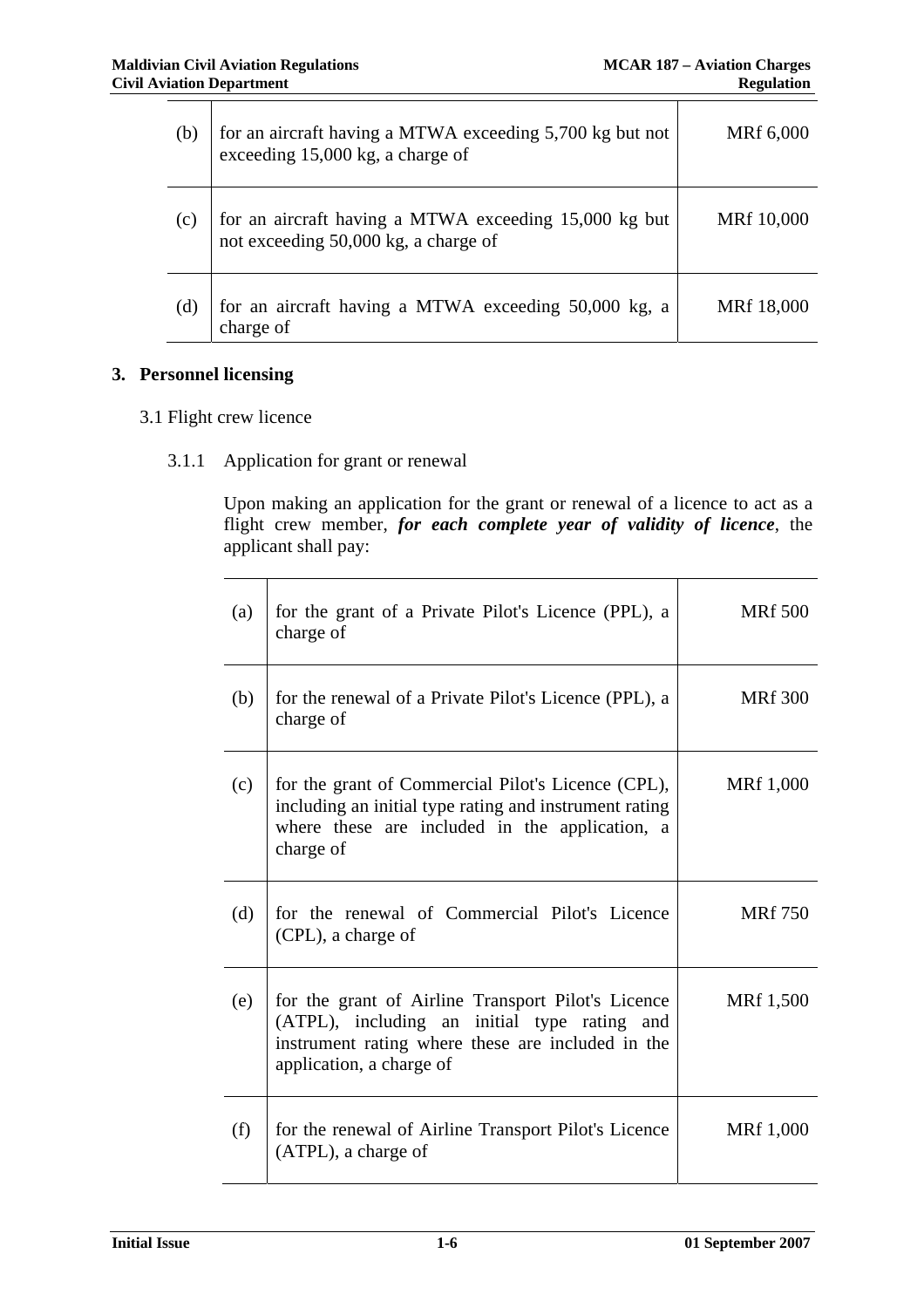| (g) | for the grant of Flight Engineer's Licence, a charge         | MRf 1,000      |
|-----|--------------------------------------------------------------|----------------|
| (h) | for the renewal of Flight Engineer's Licence, a<br>charge of | <b>MRf</b> 750 |

# 3.1.2 Application for the inclusion, renewal or variation of a rating

Upon making an application for the inclusion, renewal or variation of a rating in a crew licence, the applicant shall pay:

| (a) | for a second or subsequent aircraft type or class<br>rating in a CPL or ATPL, a charge of                                                                                                                                                                                                                                                                                         | <b>MRf</b> 500 |
|-----|-----------------------------------------------------------------------------------------------------------------------------------------------------------------------------------------------------------------------------------------------------------------------------------------------------------------------------------------------------------------------------------|----------------|
| (b) | for the inclusion of an instructor rating (except<br>where the applicant is the holder of a PPL which<br>includes respectively a flight instructor rating or a<br>flight instructor rating (restricted) or an assistant<br>flying instructor rating entitling the holder to give<br>instruction in flying aircraft of the same types<br>included in the application), a charge of | <b>MRf 500</b> |
| (c) | for the inclusion of an instrument rating (aircraft), a<br>charge of                                                                                                                                                                                                                                                                                                              | <b>MRf 500</b> |
| (d) | for the inclusion, variation, renewal, re-validation<br>or removal of a specified restriction of any other<br>rating or qualification in a licence, a charge of                                                                                                                                                                                                                   | <b>MRf</b> 250 |
| (e) | for a second or subsequent aircraft type or class<br>rating in a CCL, a charge of                                                                                                                                                                                                                                                                                                 | <b>MRf 500</b> |

# 3.1.3 Licence Exemptions

| Upon making an application for the grant of an<br>exemption from the flight crew licensing requirements, a<br>charge of | <b>MRf 5000</b> |
|-------------------------------------------------------------------------------------------------------------------------|-----------------|
|-------------------------------------------------------------------------------------------------------------------------|-----------------|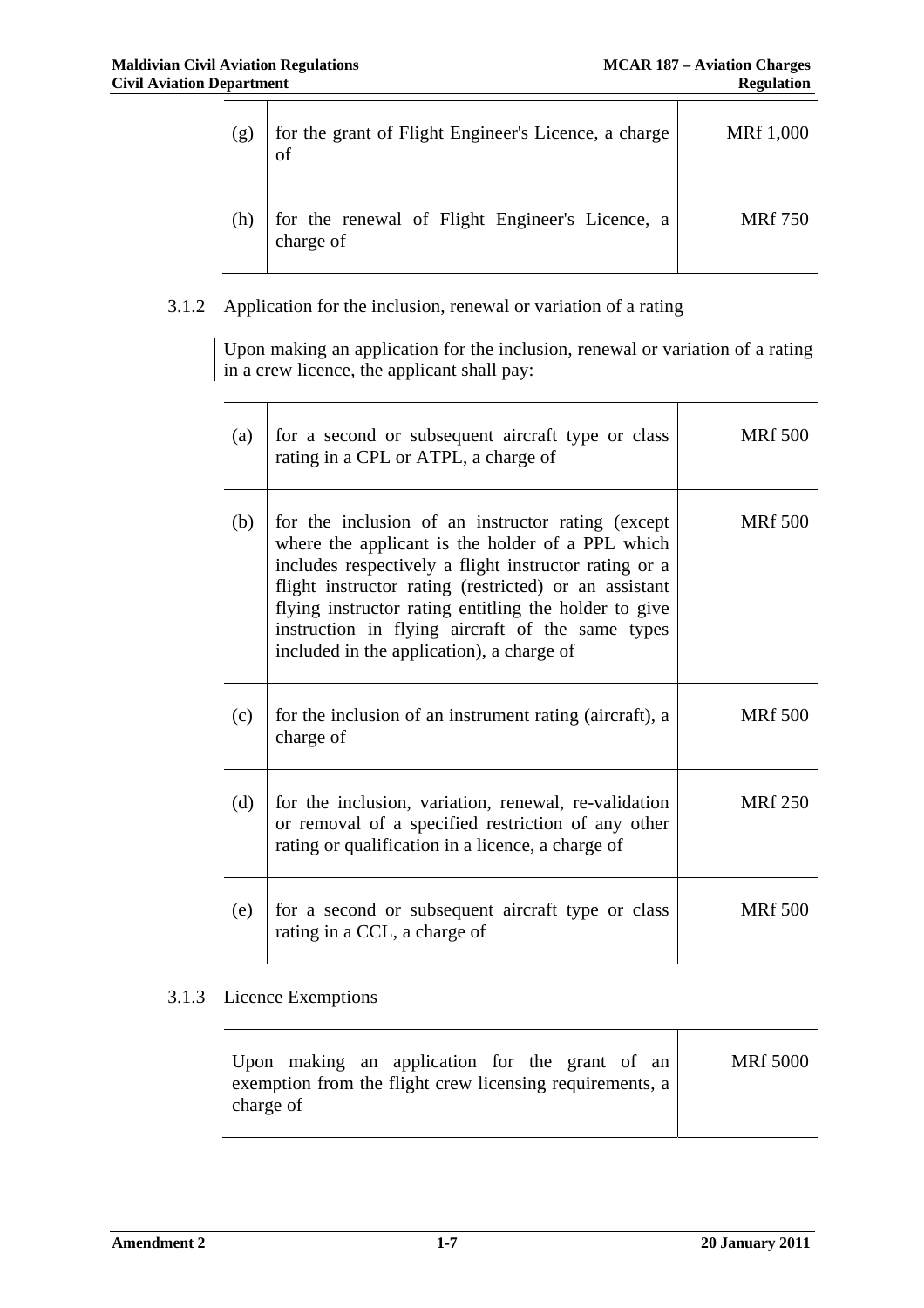3.1.4 Validation of flight crew licences

| (a) | Upon making an application for the issue of a<br>certificate of validation of a licence, for each<br>complete month of validity of the certificate, the<br>applicant shall pay a charge of | <b>MRf</b> 450 |
|-----|--------------------------------------------------------------------------------------------------------------------------------------------------------------------------------------------|----------------|
| (b) | Upon making an application for the renewal of a<br>certificate of validation, for each complete month<br><i>of validity of the certificate</i> , the applicant shall pay<br>a charge of    | MRf 450        |
| (c) | Upon making an application for the variation of a<br>certificate of validation, the applicant shall pay a<br>charge of                                                                     | <b>MRf</b> 200 |

# 3.1.5 Student Pilot Permit

| (a) | for the grant of a Student Pilot Permit (SPP), for<br>each complete year of validity of approval, a charge<br>οf   | <b>MRf</b> 300 |
|-----|--------------------------------------------------------------------------------------------------------------------|----------------|
| (b) | for the renewal of a Student Pilot Permit (SPP), for<br>each complete year of validity of approval, a charge<br>ΟŤ | <b>MRf</b> 150 |

# 3.2 Cabin crew licence

| (a) | Upon making an application for the issue of a cabin crew<br>licence/certificate, the applicant shall pay for each<br>complete year of validity of licence, a charge of   | MRf 350 |
|-----|--------------------------------------------------------------------------------------------------------------------------------------------------------------------------|---------|
|     | Upon making an application for the renewal of a cabin<br>crew licence/certificate, the applicant shall pay for each<br>complete year of validity of licence, a charge of | MR£250  |

# 3.3 Flight Dispatcher Licence

| Upon making an applicatin for the issue of flight dispatcher |                |
|--------------------------------------------------------------|----------------|
| licence, the applicant shall pay for each complete year of   | <b>MRf</b> 350 |
| <i>validity of licence</i> , a charge of                     |                |
|                                                              |                |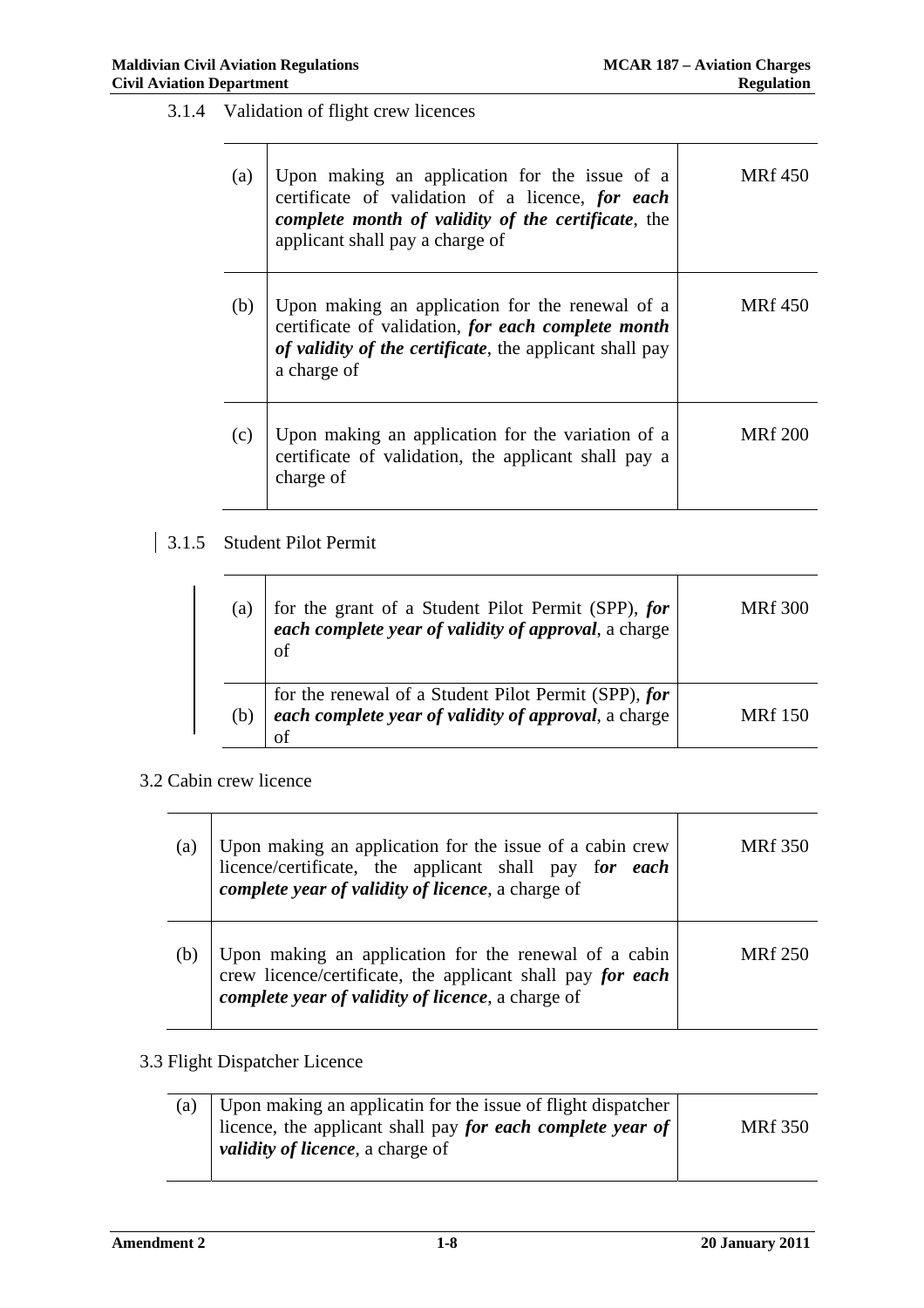┯

|  | (b) Upon making an applicatin for the renewal of flight<br>dispatcher licence, the applicant shall pay for each<br>complete year of validity of licence, a charge of | MRf 250 |
|--|----------------------------------------------------------------------------------------------------------------------------------------------------------------------|---------|
|--|----------------------------------------------------------------------------------------------------------------------------------------------------------------------|---------|

# 3.4 Authorisation and approval of persons

3.4.1 Authorised examiners and persons approved to conduct training courses

| (a) | Upon making an application for appointment or re-<br>appointment as an authorised examiner or as a<br>person approved to conduct courses of training, the<br>applicant shall pay a charge of                                                   | MRf 1,000      |
|-----|------------------------------------------------------------------------------------------------------------------------------------------------------------------------------------------------------------------------------------------------|----------------|
| (b) | Upon making an application for the amendment of<br>the particulars set out on an appointment or re-<br>appointment as an authorised examiner or as a<br>person approved to conduct courses of training, the<br>applicant shall pay a charge of | <b>MRf</b> 100 |

3.5 Approval of flight simulators and their use

| (a) | Upon making an application for the approval of a flight<br>simulator, the applicant shall pay <i>for each complete year</i><br>of validity of approval, a charge of       | US\$ 1,000 |
|-----|---------------------------------------------------------------------------------------------------------------------------------------------------------------------------|------------|
| (b) | Upon making an application for the renewal of approval of<br>a flight simulator, the applicant shall pay $for$ each<br>complete year of validity of approval, a charge of | US\$ 500   |

3.6 Approval of training organisations

 $\top$ 

| (a) | Upon making an application for the approval or renewal of<br>approval of a flying/type training organisation, the<br>applicant shall pay for each complete year of validity of<br><i>approval</i> , a charge of                                                         | US\$ 1,000      |
|-----|-------------------------------------------------------------------------------------------------------------------------------------------------------------------------------------------------------------------------------------------------------------------------|-----------------|
| (b) | Upon making an application for approval of a type rating<br>course for the purpose of gaining a type rating in a flight<br>crew's licence granted where the course is not approved<br>under a flying/type training organisation, the applicant<br>shall pay a charge of | <b>US\$ 500</b> |

<u> 1980 - Johann Stoff, deutscher Stoffen und der Stoffen und der Stoffen und der Stoffen und der Stoffen und der</u>

 $\top$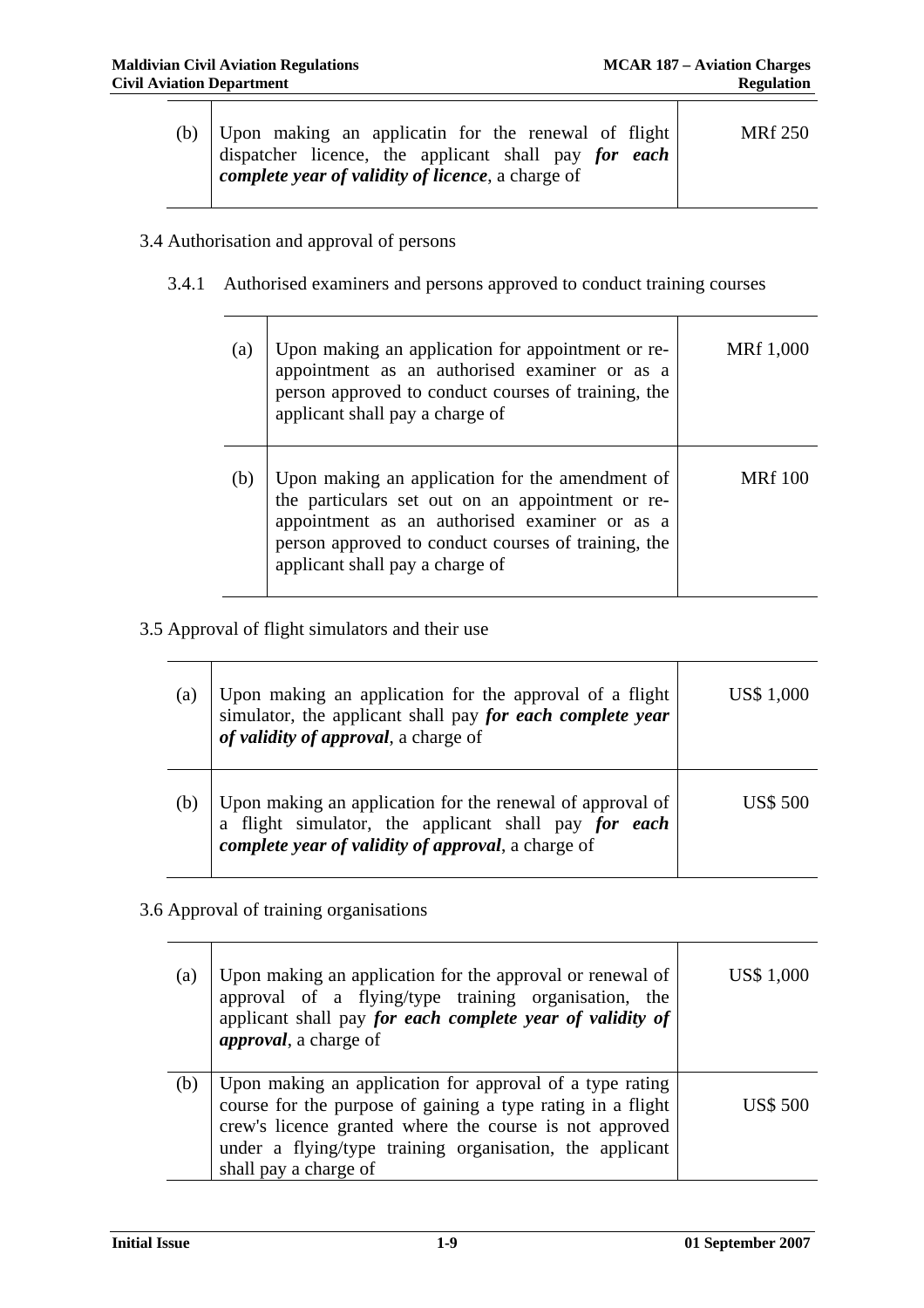| (c) | Upon making an application for the approval or renewal of<br>approval of a school to provide courses for the training of<br>air traffic controllers, the applicant shall pay for each<br>complete year of validity of approval, a charge of                                                                  | US\$ 1,000      |
|-----|--------------------------------------------------------------------------------------------------------------------------------------------------------------------------------------------------------------------------------------------------------------------------------------------------------------|-----------------|
| (d) | Upon making an application for approval of a type rating<br>course for the purpose of gaining a type rating in an<br>engineer's licence granted under MCAR-66 for an aircraft<br>with a MTOM of more than 5,700kg where the course is<br>not approved under MCAR-147, the applicant shall pay a<br>charge of | <b>US\$ 500</b> |
| (e) | Upon making an application for approval of a type rating<br>course for the purpose of gaining a type rating in an<br>engineer's licence granted under MCAR-66 for an aircraft<br>with MTOM of 5,700kg or below, or its systems or<br>engines, the applicant shall pay a charge of                            | <b>US\$ 250</b> |
| (f) | Upon making application for the grant or renewal of an<br>approval in accordance with MCAR-147, the applicant<br>shall pay for each complete year of validity of approval, a<br>charge of                                                                                                                    | <b>US\$750</b>  |
| (g) | Upon making application for the variation of an approval<br>in accordance with MCAR-147, the applicant shall pay                                                                                                                                                                                             | <b>US\$ 250</b> |
| (h) | Upon making an application for the approval or renewal of<br>training organisation approval for organization conducting<br>training other than flying/type training for operational<br>personnel, the applicant shall pay for each complete year<br>of validity of approval, a charge of                     | <b>US\$ 500</b> |

# 3.7 Licensing of air traffic controllers

# 3.7.1 Grant and renewal of air traffic controllers licence

| (a) | Upon making an application for the grant of an<br>initial On-the-Job trainee permit, the applicant shall<br>pay a charge of | <b>MRf</b> 250 |
|-----|-----------------------------------------------------------------------------------------------------------------------------|----------------|
|     | Upon making an application for the grant of On-<br>the-Job trainee permit, the applicant shall pay a<br>charge of           | <b>MRf</b> 500 |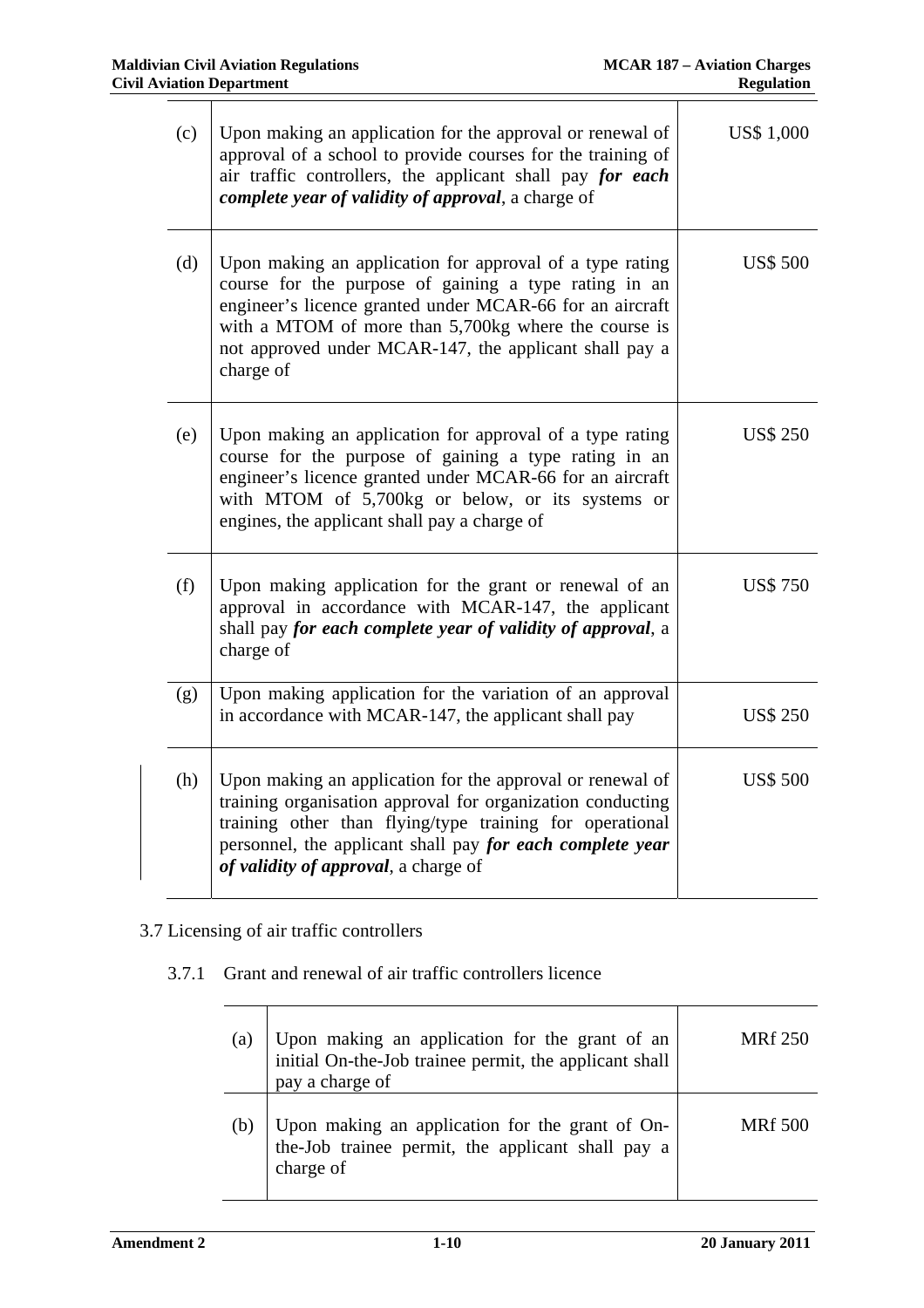| (c) | Upon making an application for the grant of an Air<br>Traffic Controller's Licence, the applicant shall pay<br>for each complete year of validity of licence, a<br>charge of   | MRf 1,000      |
|-----|--------------------------------------------------------------------------------------------------------------------------------------------------------------------------------|----------------|
| (d) | Upon making an application for the renewal of an<br>Air Traffic Controller's Licence, the applicant shall<br>pay for each complete year of validity of licence, a<br>charge of | <b>MRf</b> 750 |
| (e) | Upon making an application for each subsequent<br>rating endorsement in a Air Traffic Controller's<br>Licence, the applicant shall pay a charge of                             | <b>MRf 500</b> |

- 3.8 Aircraft maintenance engineer licensing
	- 3.8.1 Grant and renewal of aircraft maintenance engineer's licences

Upon making application in respect of a licence to act as an Aircraft Maintenance Engineer or for the inclusion of a type or group rating in such a licence, the applicant shall pay:

| (a) | for the grant of a basic licence issued in accordance<br>with MCAR-66, for each category/sub-category<br>combination, for each complete year of validity of<br>licence, a charge of                                                                                                                                                                                      | <b>MRf</b> 400 |
|-----|--------------------------------------------------------------------------------------------------------------------------------------------------------------------------------------------------------------------------------------------------------------------------------------------------------------------------------------------------------------------------|----------------|
| (b) | for the renewal of a basic licence issued in<br>accordance with MCAR-66, for each category/sub-<br>category combination, for each complete year of<br><i>validity of licence</i> , a charge of<br>(except that where a category C basic rating is<br>applied for concurrently with category B1 or B2, no<br>charge is payable for the grant of the category C<br>rating) | <b>MRf 400</b> |
| (c) | for the grant of a MCAR-66 licence issued on<br>conversion from a MAR D-02 licence, including<br>any type rating held on the original licence, for<br>each complete year of validity of licence, a charge<br>of                                                                                                                                                          | <b>MRf</b> 400 |
| (d) | for the inclusion of any type rating or group, a<br>charge of<br>(except where a type rating is applied for within<br>Category C concurrently with the same type rating<br>within Category B1 or B2, no charge is payable for<br>the grant of Category C type rating)                                                                                                    | <b>MRf 500</b> |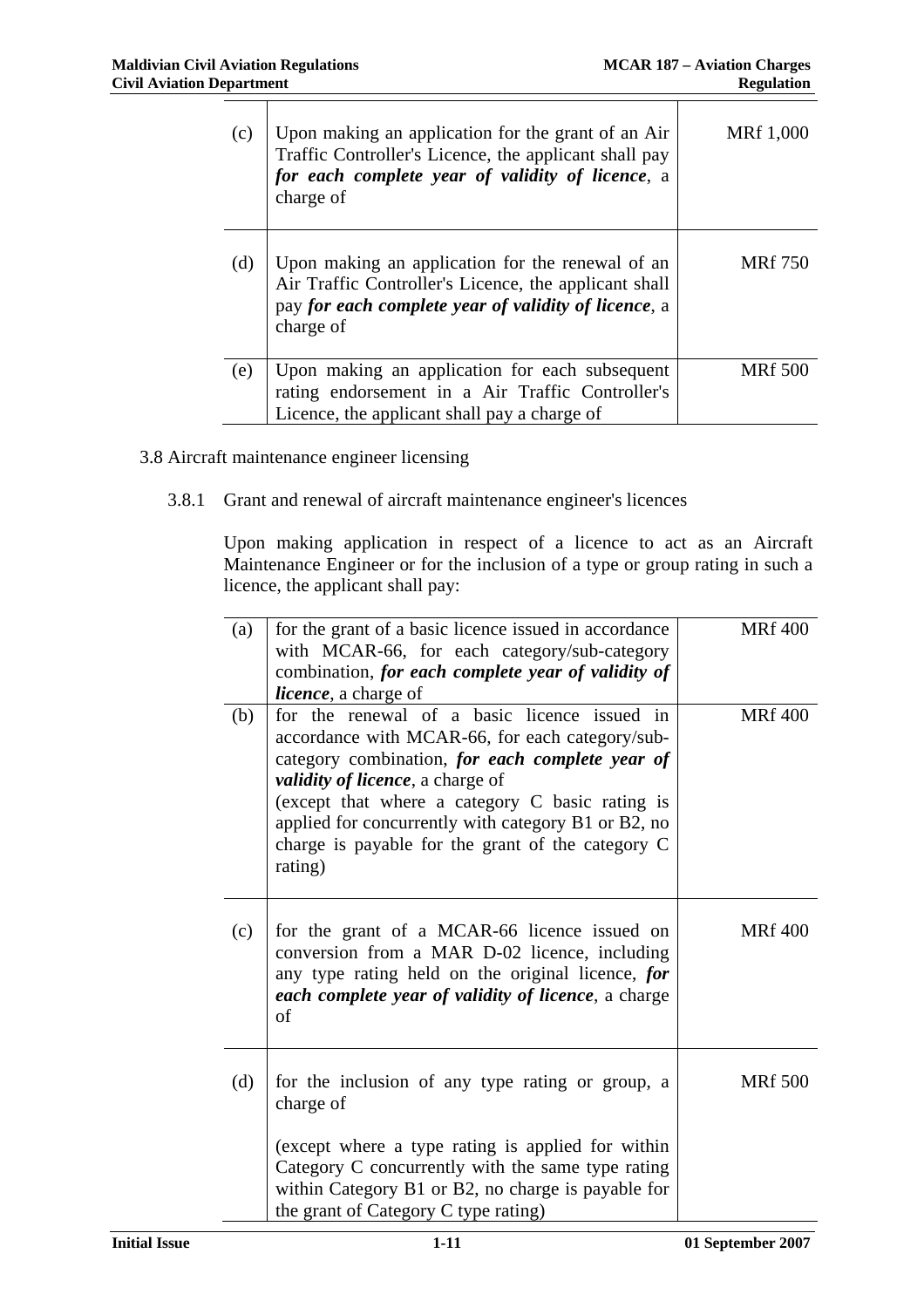Τ

 $\top$ 

| (e) | for the removal of one or several limitations on a<br>MCAR-66 licence, detailed on each individually<br>received application form, a charge of | <b>MRf 500</b> |
|-----|------------------------------------------------------------------------------------------------------------------------------------------------|----------------|

### 3.8.2 Validation of Foreign Aircraft Maintenance Licence

| Upon making an application for the issue of a certificate             | MRf 5400 |
|-----------------------------------------------------------------------|----------|
| of validation of a licence, for each complete year of                 |          |
| <i>validity of the certificate</i> , the applicant shall pay a charge |          |
| of                                                                    |          |

### 3.8.3 Licence assessment qualification

 $\top$ 

| (a) | the assessment or re-assessment<br>of a<br>For.<br>qualification for the purpose of exemption from any<br>of the requirements for the issue or extension of a<br>licence to act as an Aircraft Maintenance Engineer,<br>the applicant shall pay a charge of | MRf 1,000      |
|-----|-------------------------------------------------------------------------------------------------------------------------------------------------------------------------------------------------------------------------------------------------------------|----------------|
| (b) | Upon making an application for the verification of<br>foreign licence, the applicant shall pay a charge of                                                                                                                                                  | <b>MRf</b> 250 |

### 3.9 Examinations

| (a) | Upon making an application for each attempt at a<br>written examination module or part module<br>conducted by CAD, the applicant shall pay a charge<br>of                                              | <b>MRf 500</b> |
|-----|--------------------------------------------------------------------------------------------------------------------------------------------------------------------------------------------------------|----------------|
|     | If the examination is conducted by an external<br>organisation, the fee charged to the applicant shall<br>be on a cost recovery basis.                                                                 |                |
| (b) | Upon making a request for an examination paper to be re-marked, a<br>charge of MRf 200 and the charge shall be refunded if a pass is<br>subsequently awarded as a consequence of an error made by CAD. |                |

### 3.10 Copies of and amendments to documents

# (a) Upon making an application for the issue by CAD of a copy or replacement of a document or licence, the applicant shall pay the charge specified for the grant of the relevant document or licence.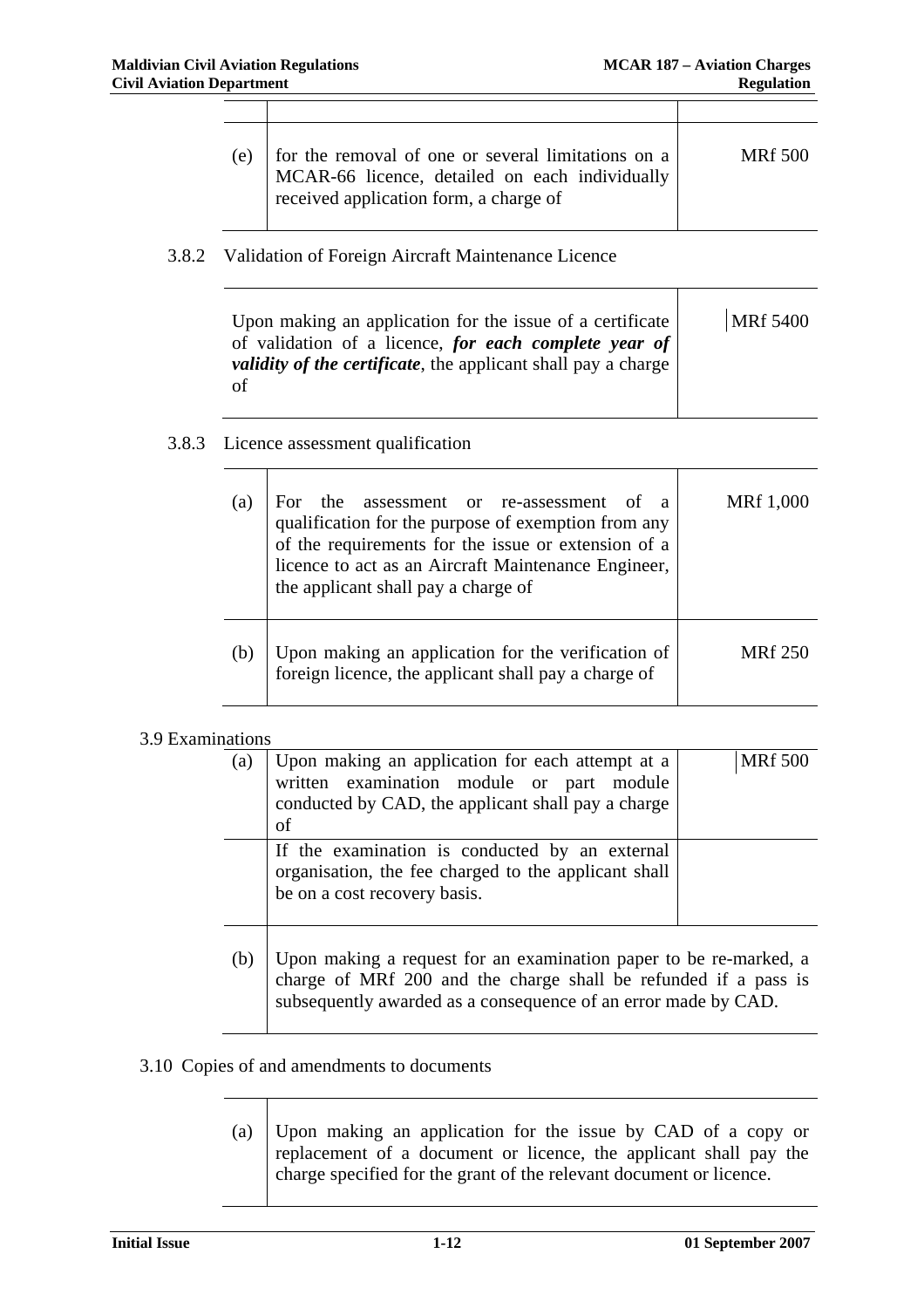┓

| (b) | Upon making an application for the amendment of  <br>the personal particulars included in any licence,<br>other than a change of name consequent upon<br>marriage or a change of address, the applicant shall<br>pay a charge of | <b>MRf 50</b> |
|-----|----------------------------------------------------------------------------------------------------------------------------------------------------------------------------------------------------------------------------------|---------------|
|     |                                                                                                                                                                                                                                  |               |

### **4. Airworthiness**

4.1 Certificate of Airworthiness

4.1.1 Upon making an application for the initial issue of a Certificate of Airworthiness, the applicant shall pay

| (a) | for an aircraft which has a MTWA not exceeding<br>$2,730$ kg, a charge of                                                                                                                                        | MRf 2,000 |
|-----|------------------------------------------------------------------------------------------------------------------------------------------------------------------------------------------------------------------|-----------|
| (b) | for an aircraft which has a MTWA exceeding<br>2,730kg but not exceeding 5,700kg, a charge of                                                                                                                     | MRf 5,000 |
| (c) | for an aircraft other than a helicopter or a powered lift (tilt rotor)<br>aircraft, which has a MTWA exceeding 5,700 kg, a charge of MRf<br>500.00 for each 500 kg, or part thereof, of the MTWA of the aircraft |           |
| (d) | for a helicopter or a powered lift (tilt rotor) aircraft, having a MTWA<br>exceeding 5,700 kg, a charge of MRF 450.00 for each 500 kg, or part<br>thereof, of the MTWA of the aircraft                           |           |

# 4.1.2

| Upon making an application to change the category of a<br>certificate of airworthiness to enable the aircraft to fly for | <b>MRf</b> 1,800 |
|--------------------------------------------------------------------------------------------------------------------------|------------------|
| additional purposes, the applicant shall pay a charge of                                                                 |                  |

# 4.1.3

Upon making an application for the issue of an export certificate of airworthines, the applicant shall pay a charge in accordance with the charges specified under sub-paragraph 4.1.1 for the relevant weight category of aircraft.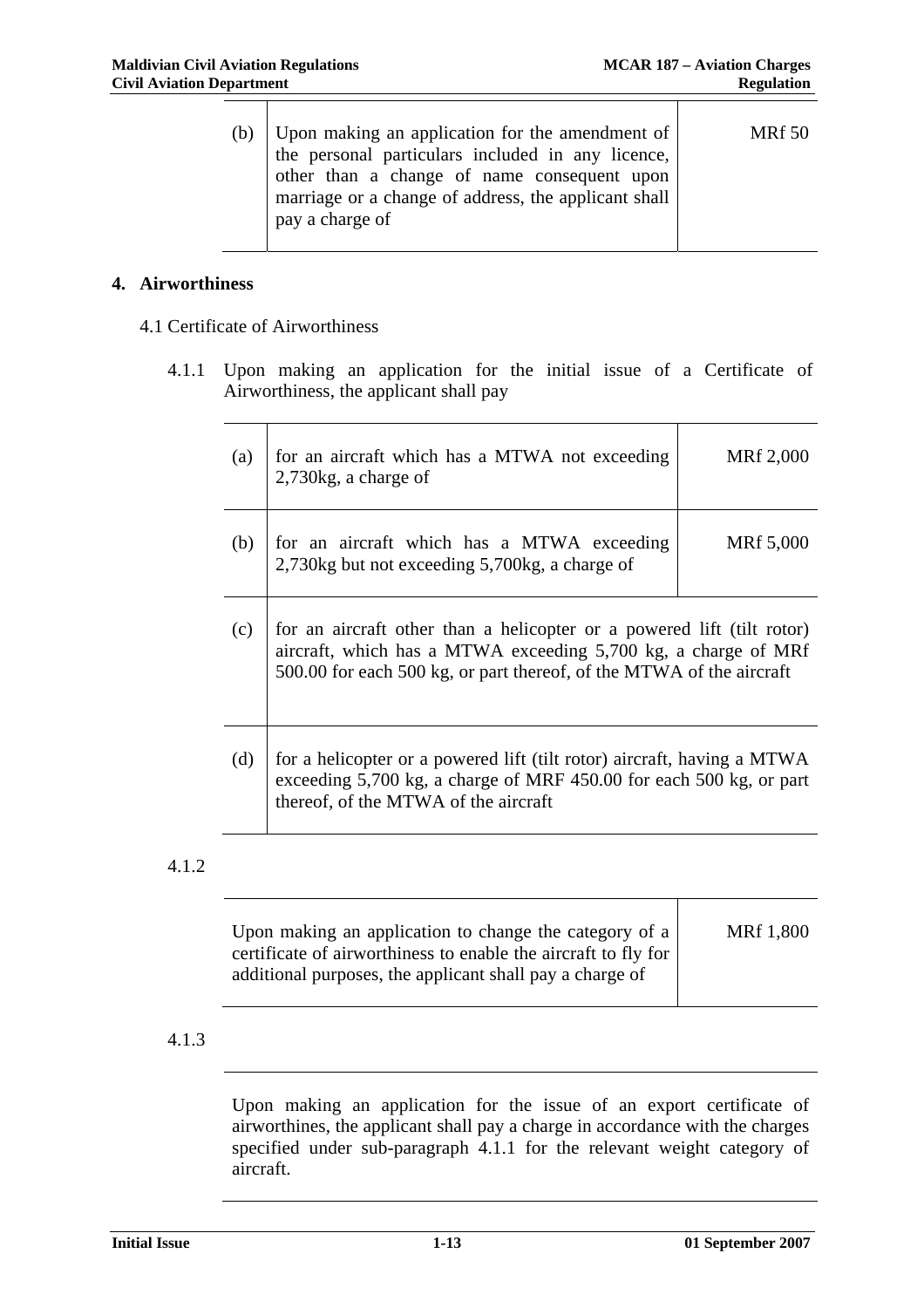Note: There is no charge payable for renewal of certificate of airworthiness from the effective date of this regulation. CAD intends to issue perpetual certificate of airworthiness in the near future.

### 4.2 Permits to Fly

| Upon making an application for the grant of a permit to fly for an |                  |
|--------------------------------------------------------------------|------------------|
| aircraft, the applicant shall pay a charge of                      | <b>MRf</b> 1,000 |

### 4.3 Approvals in respect of modifications and repairs

Upon making an application for the approval of a modification, repair etc. of an aircraft, the applicant shall pay

| (a) | subject to sub-paragraph c), in the case of a minor modification or repair, a charge of                                                     | <b>MRf</b> 500 |
|-----|---------------------------------------------------------------------------------------------------------------------------------------------|----------------|
| (b) | subject to sub-paragraph c), in the case of a major modification or repair, a charge of                                                     | MRf 1,000      |
| (c) | no charge shall be payable where the modification or repair has been<br>undertaken by an organisation holding design approval issued by CAD |                |

### 4.4 Approvals and authorisations under MCAR-21, MCAR-145 and MCAR-M

### 4.4.1 Approval of organizations

4.4.1.1 Initial application and renewal/annual charges

Upon making an application, for the approval or renewal of approval of an organisation, for the purposes of MCAR-21 or MCAR-145 or MCAR-M (Subparts F or G), the applicant shall pay

| (a) | for an approval in A1 rating of MCAR-145,<br>for each complete year of validity of<br>approval, a charge of                                    | US\$ 1,750      |
|-----|------------------------------------------------------------------------------------------------------------------------------------------------|-----------------|
| (b) | for an approval in B1 rating of MCAR-145,<br>for each complete year of validity of<br><i>approval</i> , a charge of                            | US\$ 1,750      |
| (c) | for an approval in Groups A2, A3, A4, B2,<br>B3 of MCAR-145, for each complete year<br>of validity of approval, for each rating a<br>charge of | <b>US\$ 800</b> |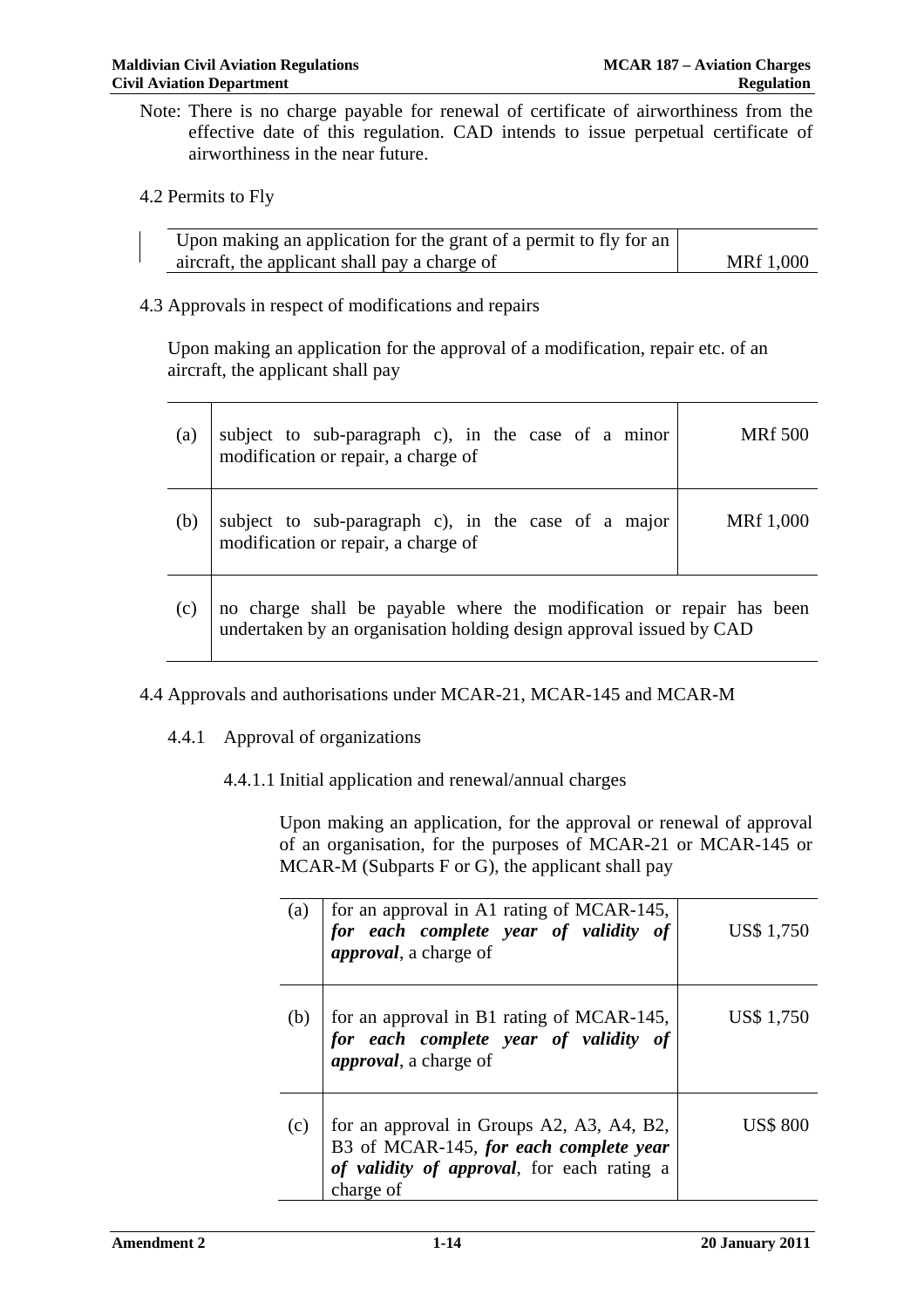| (d) | for an approval in C or D ratings of MCAR-<br>145, for each rating, for each complete year<br>of validity of approval, a charge of                                                 | <b>US\$ 650</b> |
|-----|------------------------------------------------------------------------------------------------------------------------------------------------------------------------------------|-----------------|
| (e) | for an approval in MCAR-21 Subpart J, for<br>each complete year of validity of approval,<br>a charge of                                                                            | <b>US\$750</b>  |
| (f) | for an approval in MCAR-M Subpart G for<br>aircraft MTWA not exceeding 5,700kg, a<br>charge of                                                                                     | MRf 10,000      |
| (g) | for an approval in MCAR-M Subpart G for<br>aircraft MTWA exceeding 5,700kg,<br>a<br>charge of                                                                                      | MRf 15,000      |
| (h) | for an approval in MCAR-M Subpart G, where the applicant<br>already holds a CAD maintenance approval then a charge of<br>MRf 10,000 will be applied regardless of aircraft weight; |                 |
| (i) | for an approval in MCAR-M Subpart F, a<br>charge of                                                                                                                                | MRf 15,000      |
| (i) | for any other approval or authorisation, a<br>charge of                                                                                                                            | MRf 1,000       |

4.4.1.2 The holder of a MCAR-M Subpart G organisation shall pay an annual charge in accordance with the following:

(the charge is payable for the heaviest aircraft type)

| (a) | for aircraft MTWA not exceeding 5,700kg | MRf 7,000  |
|-----|-----------------------------------------|------------|
| (b) | for aircraft MTWA exceeding 5,700kg     | MRf 10,000 |

# 4.4.1.3 Variation charges

| Upon making an application for the variation of    |           |
|----------------------------------------------------|-----------|
| an approval of an organisation for the purposes of | MRf 1,000 |
| MCAR-21, MCAR-145 or MCAR-M (Subparts F            |           |
| or G), the applicant shall pay a charge of         |           |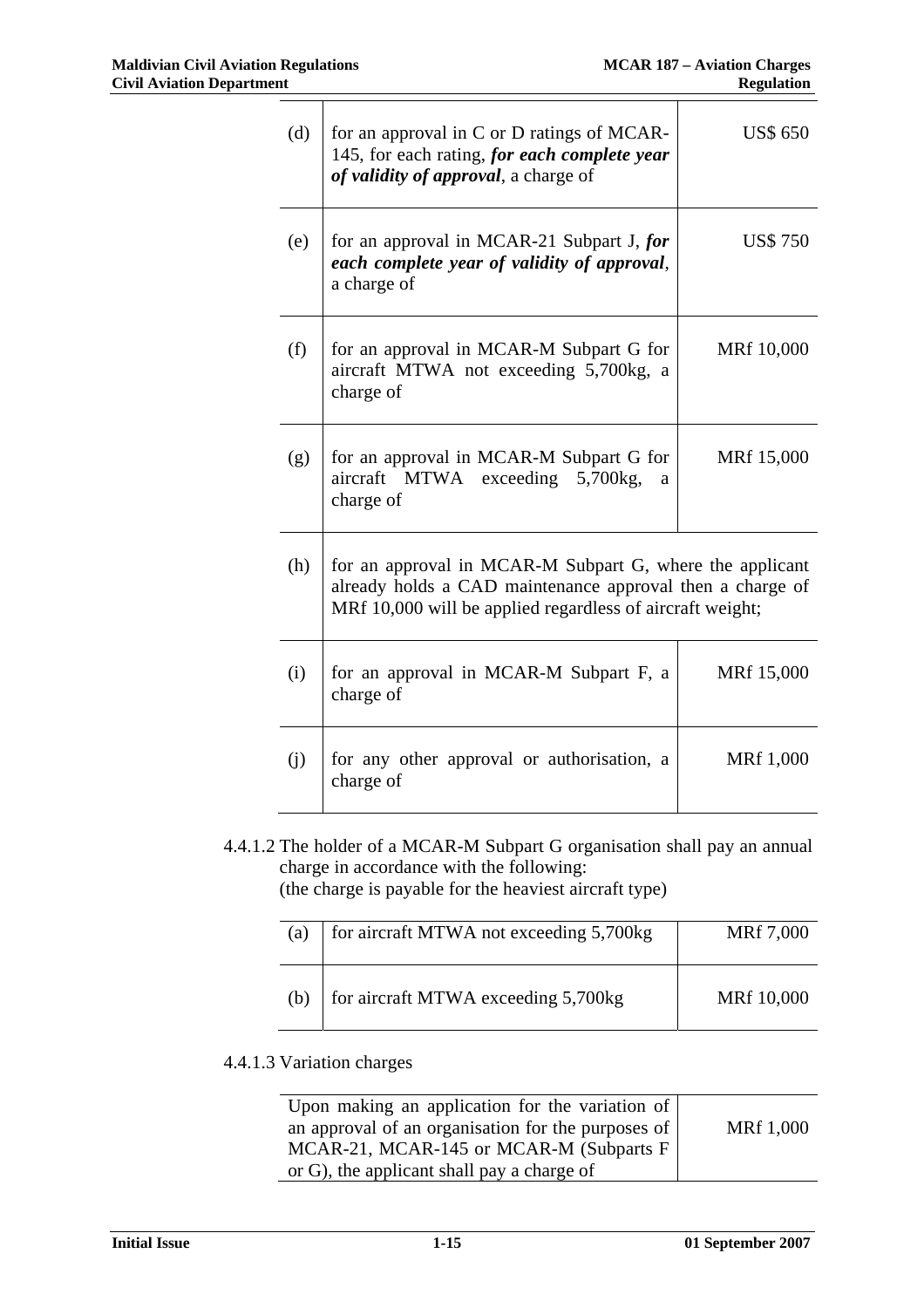### 4.4.2 Approval of aircraft maintenance programmes

| (a) | Upon making an application for the approval of an<br>aircraft maintenance programme, the applicant shall<br>pay a charge of                                   | <b>MRf</b> 2000 |
|-----|---------------------------------------------------------------------------------------------------------------------------------------------------------------|-----------------|
| (b) | upon making an application for the approval of an<br>amendment to the technical content of a<br>maintenance programme, the applicant shall pay a<br>charge of | <b>MRf</b> 500  |

# 4.5 Radio Licence for an aircraft

| For the application of Radio Licence for an aircraft, the applicant<br>shall pay a charge of | <b>MRf 500</b> |
|----------------------------------------------------------------------------------------------|----------------|
|                                                                                              |                |

### **5. Aerodrome licensing**

# 5.1 Grant of an aerodrome certificate

#### 5.1.1 Domestic Aerodromes and International Aerodromes

Upon making an application for the grant of an aerodrome certificate, the applicant shall pay as follows, which is based on the maximum weight of the aircraft which the applicant expects to use at the aerodrome

| (a) | Aircraft MTWA not exceeding 2730 kg                             | MRf 4,100  |
|-----|-----------------------------------------------------------------|------------|
| (b) | Aircraft MTWA exceeding 2730 kg but not<br>exceeding 6000 kg    | MRf 7,500  |
| (c) | Aircraft MTWA exceeding 6000 kg but not<br>exceeding 35000 kg   | MRf 8,300  |
| (d) | Aircraft MTWA exceeding 35000 kg but not<br>exceeding 140000 kg | MRf 15,000 |
| (e) | Aircraft MTWA exceeding 140000 kg                               | MRf 18,000 |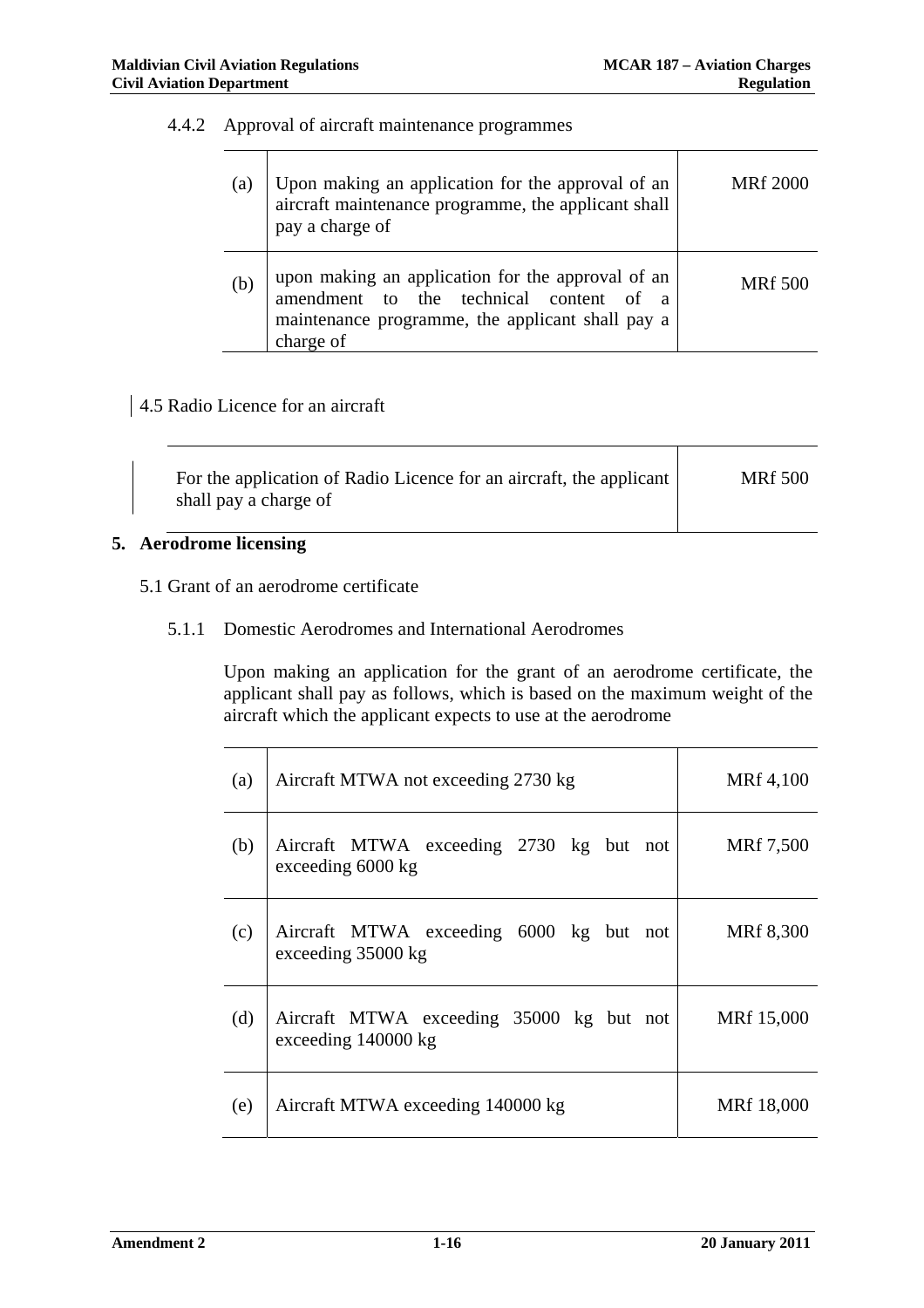5.1.2 Island Aerodromes (includes floating platforms)

| Upon making an application for the grant of an $\vert$     | MRf 6,500 |
|------------------------------------------------------------|-----------|
| aerodrome certificate, the applicant shall pay a charge of |           |

- 5.2 Grant of a provisional approval to an aerodrome
	- 5.2.1 Domestic Aerodromes and International Aerodromes

Upon making an application for the grant of a provisional approval to an aerodrome, the applicant shall pay as follows, which is based on the maximum weight of the aircraft which the applicant expects to use at the aerodrome

| (a) | Aircraft MTWA not exceeding 2730 kg                             | MRf 2,050 |
|-----|-----------------------------------------------------------------|-----------|
| (b) | Aircraft MTWA exceeding 2730 kg but not<br>exceeding 6000 kg    | MRf 3,750 |
| (c) | Aircraft MTWA exceeding 6000 kg but not<br>exceeding 35000 kg   | MRf 4,150 |
| (d) | Aircraft MTWA exceeding 35000 kg but not<br>exceeding 140000 kg | MRf 7,500 |
| (e) | Aircraft MTWA exceeding 140000 kg                               | MRf 9,000 |

5.2.2 Island Aerodromes (includes floating platforms)

| Upon making an application for the grant of a provisional        | MRf 3,250 |
|------------------------------------------------------------------|-----------|
| approval to an aerodrome, the applicant shall pay a<br>charge of |           |

### 5.3 Annual charges for certified aerodromes

5.3.1 Annual charge

Where an aerodrome certificate is granted for longer than a year, the certificate holder shall pay in each year thereafter during which the certificate remains in force or under suspension, the charge specified in 5.1 in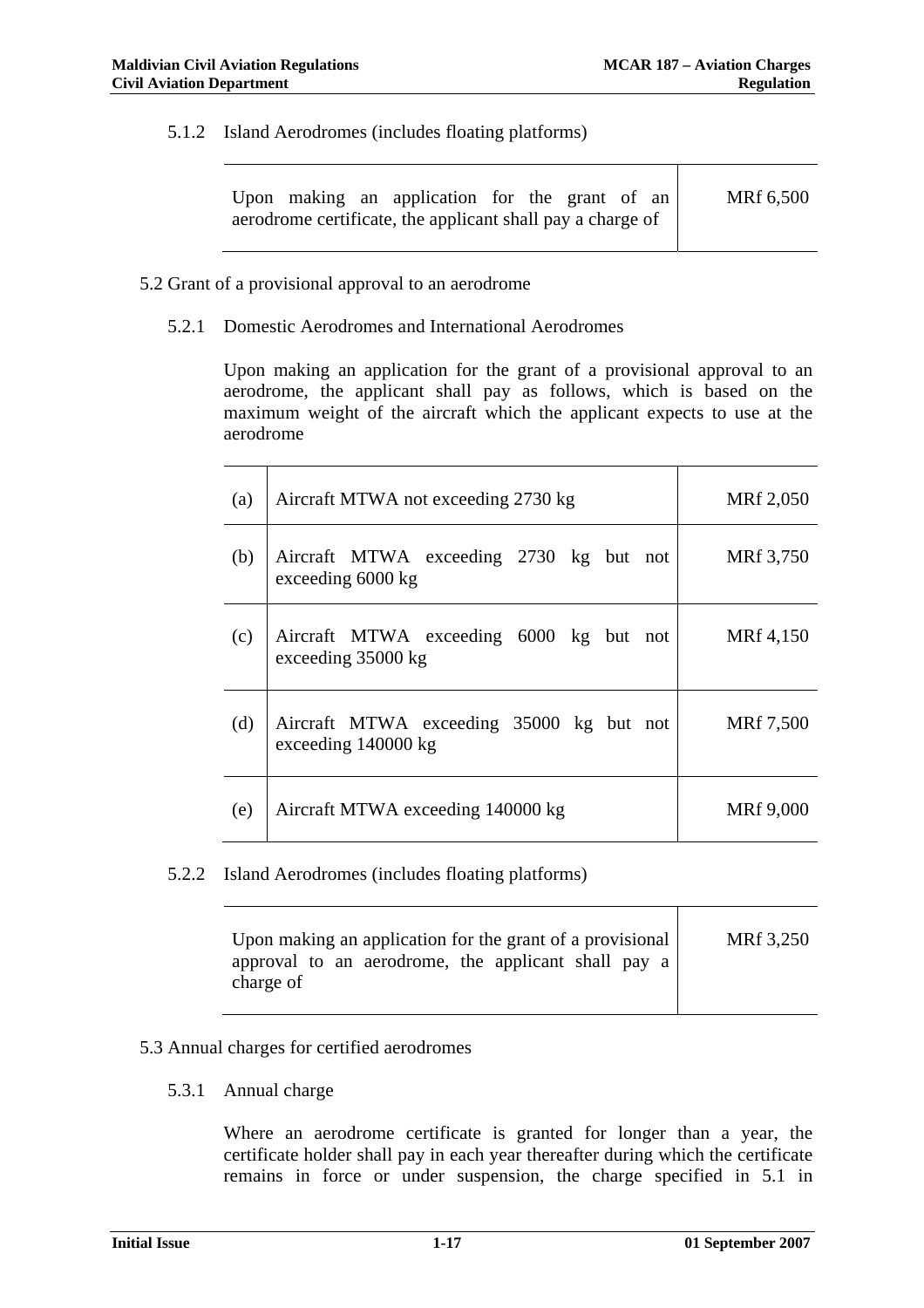accordance with the maximum weight of the aircraft which the applicant expects to use at the aerodrome.

5.3.2 Additional annual charge for International Aerodromes

The holder of an aerodrome certificate, in addition to annual charge specified in 5.3.1, shall pay

| (a) | for annual passenger movements not exceeding <i>five</i><br><i>hundred thousand</i> during the previous calendar<br>year, an annual charge of                               | MRf 25,000  |
|-----|-----------------------------------------------------------------------------------------------------------------------------------------------------------------------------|-------------|
| (b) | for annual passenger movements exceeding <i>five</i><br>hundred thousand but not exceeding one million<br>during the previous calendar year, an annual charge<br>$\sigma$ f | MRf 50,000  |
| (c) | for annual passenger movements exceeding one<br><i>million</i> during the previous calendar year,<br>an<br>annual charge as specified below                                 |             |
|     | i) charge applicable, effective from 1 January<br>2009                                                                                                                      | MRf 100,000 |
|     | ii) charge applicable, effective from 1 January<br>2010                                                                                                                     | MRf 150,000 |
|     | iii) charge applicable, effective from 1 January<br>2011                                                                                                                    | MRf 200,000 |
|     | iv) charge applicable, effective from 1 January<br>2012                                                                                                                     | MRf 250,000 |
|     | v) charge applicable, effective from 1 January<br>2013 and thereafter                                                                                                       | MRf 300,000 |

### **6. Air traffic services**

6.1 Upon making an application for the grant or renewal of an approval in respect of the provision of an air traffic control service at an aerodrome, the applicant shall pay

| (a) | for an aerodrome with international traffic, a charge of | MRf 12,000 |
|-----|----------------------------------------------------------|------------|
| (b) | for an aerodrome with only domestic traffic, a charge of | MRf 5,000  |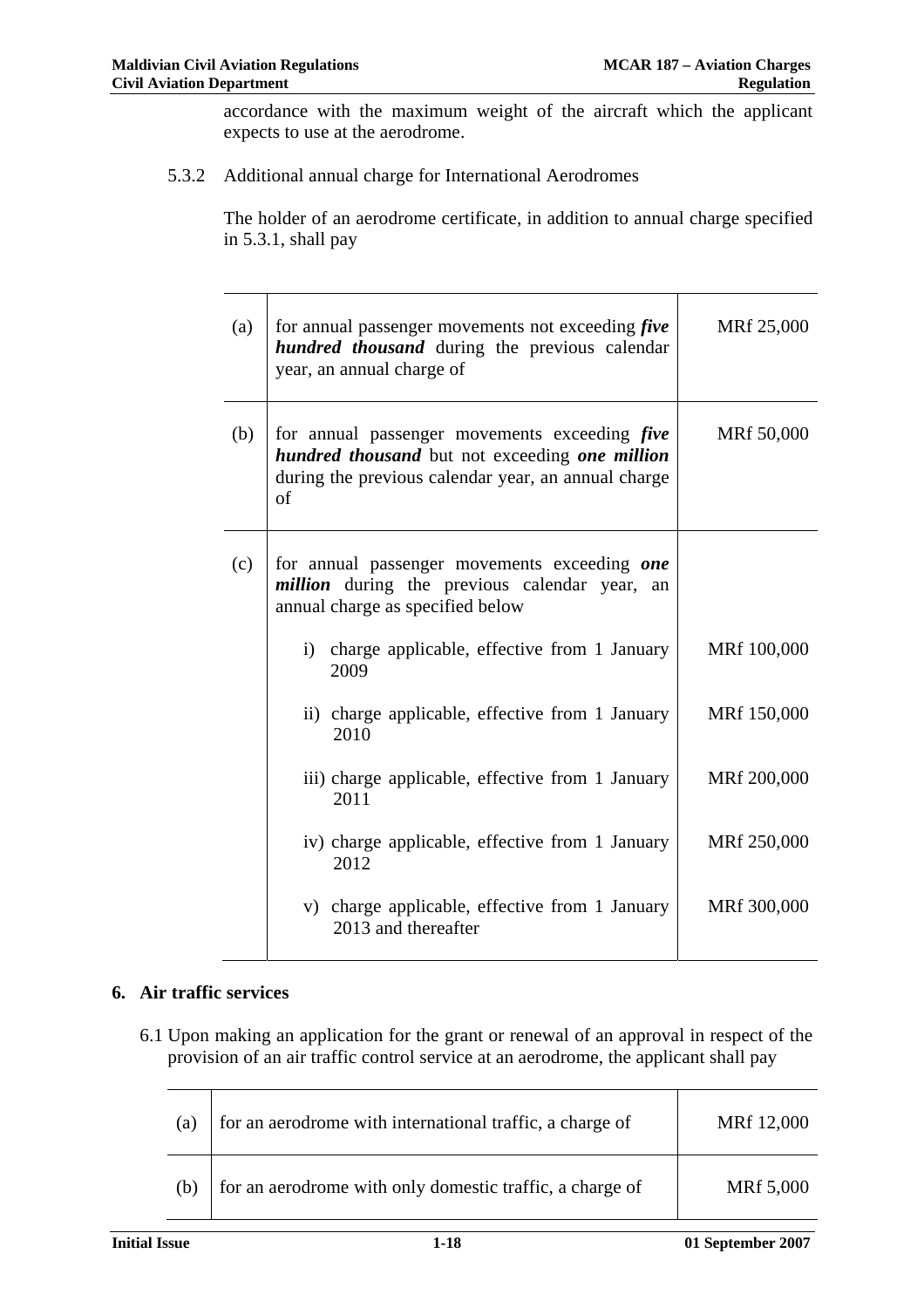6.2 Upon making an application for the variation of an approval in respect of the provision of an air traffic control service at an aerodrome, the applicant shall pay

| (a) | for an aerodrome with international traffic, a charge of | MRf 7,200 |
|-----|----------------------------------------------------------|-----------|
| (b) | for an aerodrome with only domestic traffic, a charge of | MRf 3,000 |

6.3 Where an approval in respect of the provision of an air traffic control service at an aerodrome is granted or renewed for longer than a year, the aerodrome licence holder shall pay

| (a) | for an aerodrome with international traffic, an annual<br>charge of | MRf 10,000 |
|-----|---------------------------------------------------------------------|------------|
| (b) | for an aerodrome with only domestic traffic, an annual<br>charge of | MRf 3,500  |

### **7. Air transport**

| 7.1 | Upon making an application for the issue of a No Objection<br>Letter (NOL) to support the application for the initial issue of<br>an Air Operator's Certificate (AOC), the applicant shall pay a<br>charge of | MRf 1,000       |
|-----|---------------------------------------------------------------------------------------------------------------------------------------------------------------------------------------------------------------|-----------------|
| 7.2 | Upon making an application for the issue of an Air Transport<br>Sales Agency certificate, the applicant shall pay a charge of                                                                                 | <b>US\$</b> 100 |
| 7.3 | The holder of an Air Transport Sales Agency approval shall<br>pay a monthly charge of                                                                                                                         | <b>US\$</b> 100 |
| 7.4 | Upon making an application for the variation of an air<br>transport sales agency certificate, the applicant shall pay a<br>charge of                                                                          | <b>US\$ 50</b>  |